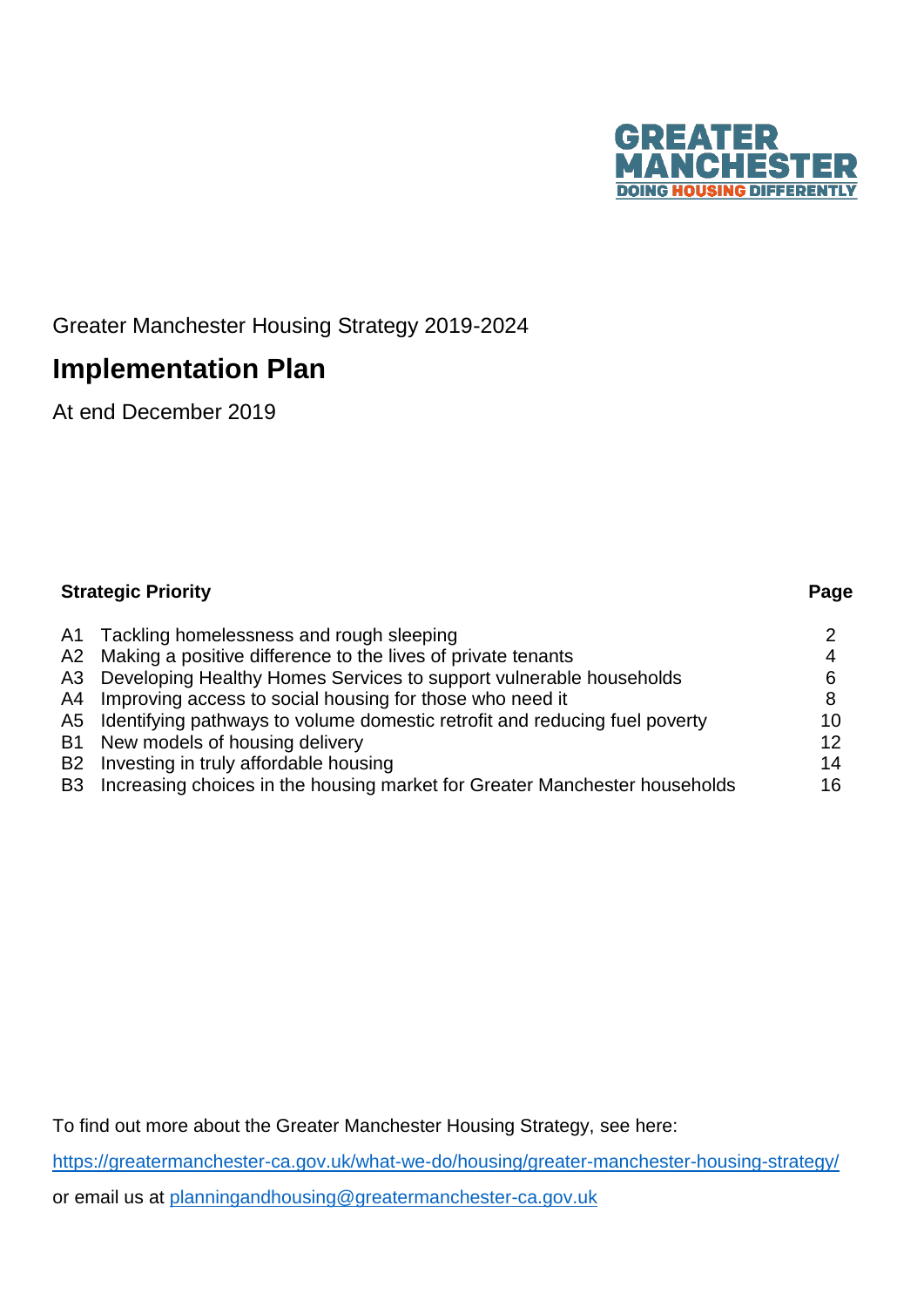## **Strategic Priority A1: Tackling homelessness and rough sleeping**

#### **Desired outcomes: reducing homelessness, ending the need for rough sleeping**

In Greater Manchester we have a strong track record of innovation and collective working to prevent and tackle homelessness and rough sleeping, backed by the personal commitment from the Mayor of Greater Manchester to end the need for rough sleeping across the city region by 2020.

The moral imperative to relieve rough sleeping has led to high levels of activity to provide emergency accommodation and support (A Bed Every Night), housing-led approaches (Social Impact Bond, Housing First and Rapid Rehousing Pathways) and enhanced outreach services (Rough Sleeper Initiative). Government's first national rough sleeping strategy set targets of a 50% reduction in rough sleeping by 2022 and the end of rough sleeping by 2027, but we are aiming to make faster progress.

Mobilising support, the Mayor's Homelessness Charity enables businesses and individuals to donate towards supporting local services. The GM Homelessness Action Network brings the combined efforts and experience of public, private and third sector organisations to drive and deliver a homelessness prevention strategy that can succeed in ending rough sleeping.

Homelessness in GM is far greater than rough sleeping and reflects the experience of hundreds of homeless families and individuals, temporarily accommodated across the region. Mobilising the Homelessness Reduction Act and embedding its core principles of early intervention and prevention will be key to creating a turning point in the flow of people into experiencing homelessness. The ability to remain within or quickly access suitable and affordable accommodation lies at the heart of this.

The under-supply of social rented homes and the loss of existing properties through Right to Buy contribute to the shortage of appropriate and affordable accommodation that people can access as a route out of homelessness. The role of the private rented sector is being increasingly explored and a necessary means for permanent rehousing. However there are increasing concerns about the impact of benefit restrictions on the ability of households to access stable tenancies in the private rented sector. We need to invest in reversing the decline in our social housing stock, to increase the supply of stable, well-managed homes at the right quality - and where long-term costs are less than providing subsidy to private landlords for an often lower quality product (see Strategic Priority A4 and B2).

| <b>Progress</b>                                                                                                                                                                                                                                                                                           | <b>Making the case to Government</b>                                                                                                                                                                                                                                                                                                                                                                                                                                                                                                                                                                                                                                                                                                    |                                                                                                                               |
|-----------------------------------------------------------------------------------------------------------------------------------------------------------------------------------------------------------------------------------------------------------------------------------------------------------|-----------------------------------------------------------------------------------------------------------------------------------------------------------------------------------------------------------------------------------------------------------------------------------------------------------------------------------------------------------------------------------------------------------------------------------------------------------------------------------------------------------------------------------------------------------------------------------------------------------------------------------------------------------------------------------------------------------------------------------------|-------------------------------------------------------------------------------------------------------------------------------|
| Funding secured to extend A<br>Bed Every Night to June 2020<br>Strong and active partnership<br>established across public, private<br>and voluntary sectors in GM<br><b>Challenges</b><br>ABEN funding post June 2020<br>Systems change needed to build<br>preventative approach reducing<br>homelessness | Structural changes are needed to provide more affordable homes,<br>$\bullet$<br>greater security for private renting and early intervention and<br>prevention based support from public services, to help tackle the<br>systemic causes of homelessness.<br>Government is consulting on their plans to end 'no-fault' evictions<br>$\bullet$<br>through the repeal of Section 21 of the Housing Act 1988 – we will<br>respond to their proposals to rebalance the rights and<br>responsibilities of landlords and tenants.<br>Government has announced increased spending on<br>$\bullet$<br>homelessness (£54m additional funding) for 2020/2021 and has<br>sought to provide reassurance on sustaining existing work where<br>needed. |                                                                                                                               |
| <b>Lead</b>                                                                                                                                                                                                                                                                                               | <b>Partnerships</b>                                                                                                                                                                                                                                                                                                                                                                                                                                                                                                                                                                                                                                                                                                                     | <b>Data</b>                                                                                                                   |
| <b>GMCA Public Sector Reform Team</b>                                                                                                                                                                                                                                                                     | <b>GM Homelessness</b><br>$\bullet$<br>Programme Board<br><b>GM Health and</b><br>$\bullet$<br>Homelessness Task and<br><b>Finish Group</b><br><b>GM Homelessness Action</b><br>$\bullet$<br><b>Network</b>                                                                                                                                                                                                                                                                                                                                                                                                                                                                                                                             | Work ongoing to bring together<br>data from variety of sources to<br>better track demand, outputs and<br>outcomes of services |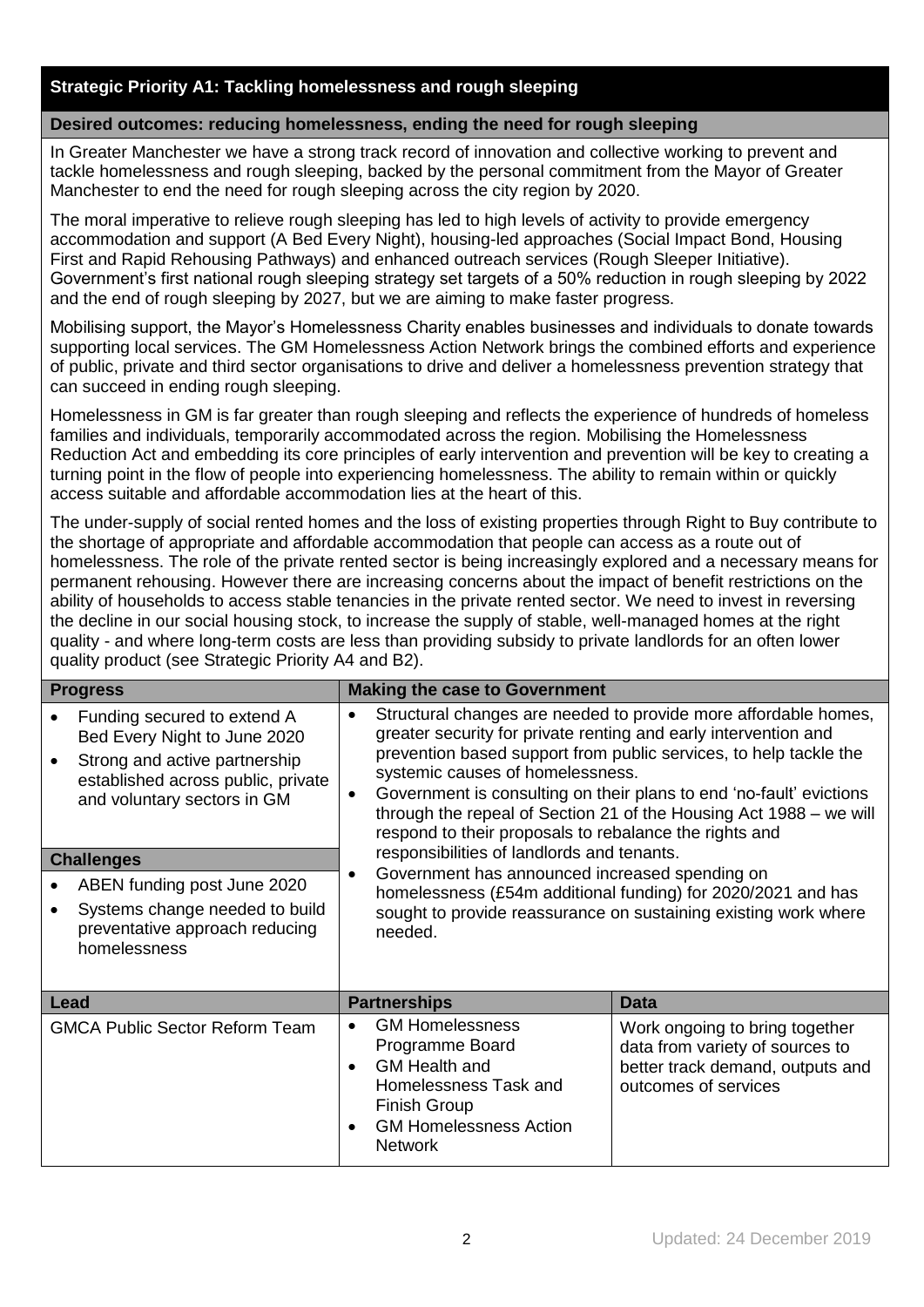|                                                                                                                                                                                                     | 2019                                                                                                                                            | 2020                                                                                                                                        |                                                                                                                                   | 2021                                                                                                |                                                                                                         |
|-----------------------------------------------------------------------------------------------------------------------------------------------------------------------------------------------------|-------------------------------------------------------------------------------------------------------------------------------------------------|---------------------------------------------------------------------------------------------------------------------------------------------|-----------------------------------------------------------------------------------------------------------------------------------|-----------------------------------------------------------------------------------------------------|---------------------------------------------------------------------------------------------------------|
|                                                                                                                                                                                                     | July-Dec                                                                                                                                        | Jan-June                                                                                                                                    | July-Dec                                                                                                                          | Jan-June                                                                                            | July-Dec                                                                                                |
| <b>Homelessness</b><br><b>Prevention</b><br><b>Trailblazer</b><br>To implement and embed<br>the Homelessness<br>Reduction Act and a<br>consistent approach to GM<br><b>Housing Options services</b> | Launch of<br>Ethical<br>Lettings<br>Agency<br><b>Single</b><br>approach to<br>rough sleeper<br>case<br>management<br>and reporting<br>(GMThink) | Enhanced<br>housing<br>options<br>practise and<br>use of housing<br>options data<br>for joint service<br>improvements                       |                                                                                                                                   |                                                                                                     |                                                                                                         |
| <b>Social Impact</b><br><b>Bond for</b><br>entrenched rough<br>sleepers<br>To radically reduce the<br>experience of entrenched<br>rough sleeping and<br>homelessness                                | SIB evaluation<br>and review                                                                                                                    | <b>END</b> of<br>programme<br><b>Sustainable</b><br><b>GM</b> housing-<br>led approaches<br>for rough<br>sleepers                           |                                                                                                                                   |                                                                                                     |                                                                                                         |
| <b>Housing First</b><br>Programme<br>To radically reduce the<br>experience of entrenched<br>rough sleeping and<br>homelessness                                                                      | Established<br>programme<br>governance<br>Joint working<br>procedures in                                                                        | Achievement<br>of year 1<br>targets for<br>persons being<br>supported on<br>programme<br>and housed<br><b>Review of year</b><br>1 programme | Mid-point<br>evaluation.<br>Appraisal of<br>long term<br>sustainability<br>options post<br>project<br>Work with co-<br>production | Achievement<br>of year 2<br>targets for<br>persons being<br>supported on<br>programme<br>and housed | Support on-<br>going national<br>evaluation.<br>Developing<br>exit strategy                             |
|                                                                                                                                                                                                     | place: housing<br>providers,<br>support<br>providers, local<br>authorities                                                                      | to inform future<br>delivery<br>Commitment<br>to future<br>property                                                                         | panel to<br>evaluate<br>success with<br>first graduates<br>of scheme                                                              |                                                                                                     | for final cohort                                                                                        |
| <b>A Bed Every Night</b><br>To ensure that no one has<br>to sleep rough in GM                                                                                                                       | Phase 2<br>mobilisation -<br>enhanced<br>provision and<br>increased<br>numbers                                                                  | Programme<br>evaluation                                                                                                                     | Phase 3<br>development<br>and<br>implementation                                                                                   | Phase 3<br>evaluation                                                                               |                                                                                                         |
| <b>Homelessness</b><br><b>Prevention</b><br>strategy<br>To provide a GM<br>framework for<br>homelessness prevention                                                                                 | Advisory<br><b>Board formed</b><br>- oversight of<br><b>GMHAN</b> and<br>channel for co-<br>production                                          | <b>Consultation</b><br>and<br>development<br>of prevention<br>strategy                                                                      | Prevention<br><b>Strategy</b><br>approval<br>Implementation<br>plan in place                                                      | <b>Reduction in</b><br>statutory<br>homelessness<br>acceptances<br>across all local<br>authorities  | <b>Place based</b><br>public service<br>reform<br>delivering<br>homelessness<br>prevention<br>across GM |

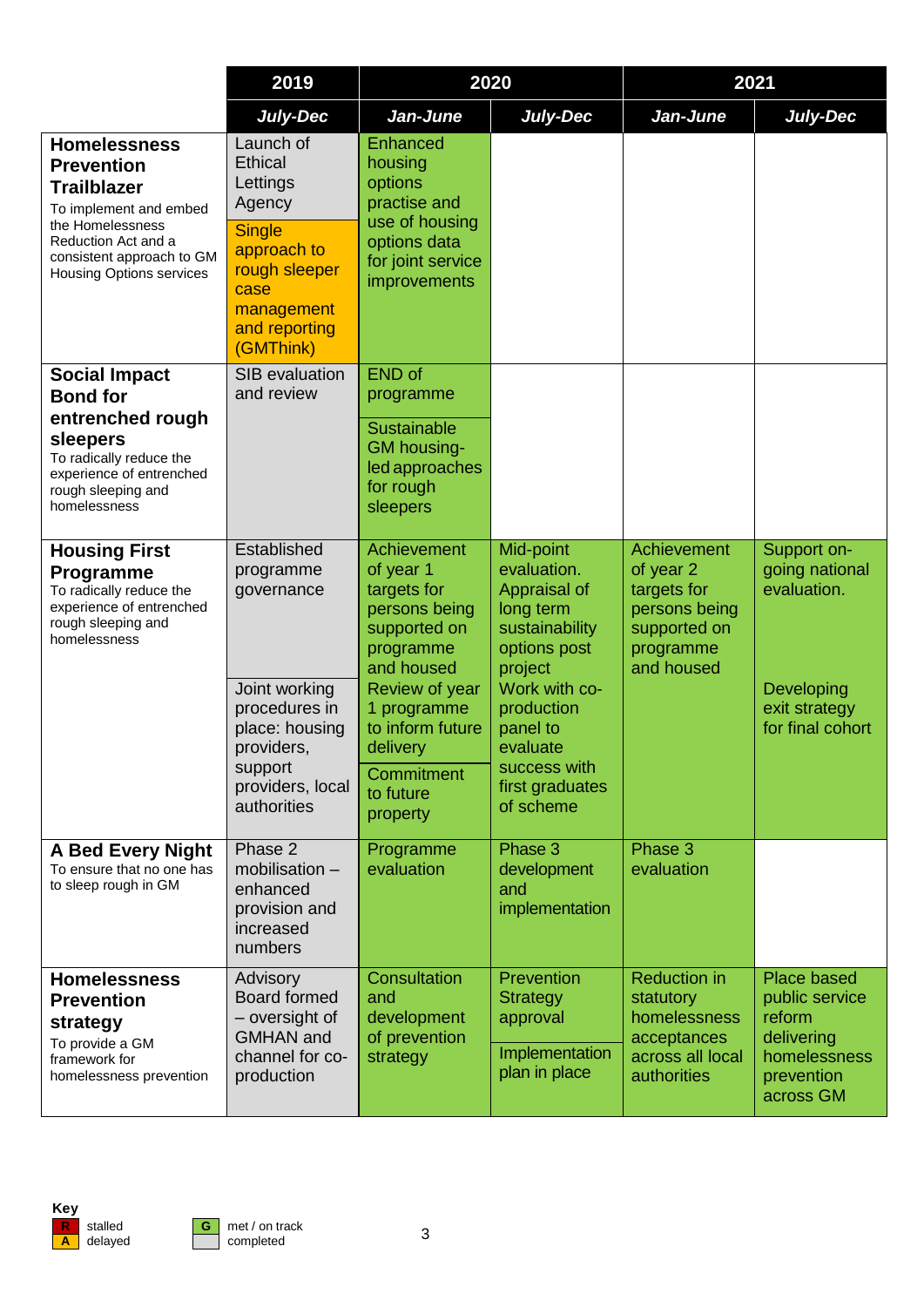#### **Strategic Priority A2: Making a positive difference to the lives of private tenants**

#### **Desired outcomes: improving conditions and more secure tenancies in the private rented sector**

We need to work together to drive up standards at the bottom end of the private rented sector (PRS), encouraging local authorities to use their enforcement and licensing powers up to their legal limits, not least to ensure safety of residents in the sector. Where tenants are in receipt of Local Housing Allowance, the private rented sector is arguably operating in the absence of social housing, but without most of the access to additional support and regulatory safeguards and security of tenure a social tenant can expect to enjoy.

Resources available to tackle enforcement work in local authorities are stretched, and a recent independent review found the national regulatory framework 'confused and contradictory'. We need to find ways to address the lack of capacity available to enforce and raise standards in the private sector as it grows, especially in light of the extended definition of houses in multiple occupation expands local authorities' role. Housing providers can make a significant contribution, working with local authorities on a neighbourhood basis, and we are working with Greater Manchester Housing Providers to explore potential to apply those models more broadly.

Given the scale of the sector, it is important that we do all we can to encourage greater and more effective self-regulation for the remainder of the market. We will work with the national and regional professional landlord and lettings agency bodies to help them deliver high quality market lettings, and bring forward plans for a Greater Manchester good landlord scheme. But we will also adopt more collaborative approaches to actively deal with rogue landlords and agents who are seriously or persistently failing in their responsibilities to tenants.

We need to help tenants have the confidence and knowledge to do that, and to make their individual and collective voices heard without the threat of retaliatory eviction. There are opportunities arising from the work of Shelter and the Nationwide Foundation to explore new models and interventions in the sector to transform tenants' experience, and the proposed expansion in the coverage of the 'ethical lettings agency' model on a more structured basis across the city region.

These varying approaches reflect the diversity of the private rented sector, and we will explore the benefits of establishing a partnership body to bring key stakeholders together at a Greater Manchester level to ensure progress is made and good practice shared across the city region.

| <b>Progress</b>                                                                                                                                                                                                                                                                                                                         | <b>Making the case to Government</b>                                                                                                                                                                                                                                                                                                                                                                         |                                                                                                                                                                                                                                                                                                                                                                                                                                                                                                                                                                                                                      |  |  |  |
|-----------------------------------------------------------------------------------------------------------------------------------------------------------------------------------------------------------------------------------------------------------------------------------------------------------------------------------------|--------------------------------------------------------------------------------------------------------------------------------------------------------------------------------------------------------------------------------------------------------------------------------------------------------------------------------------------------------------------------------------------------------------|----------------------------------------------------------------------------------------------------------------------------------------------------------------------------------------------------------------------------------------------------------------------------------------------------------------------------------------------------------------------------------------------------------------------------------------------------------------------------------------------------------------------------------------------------------------------------------------------------------------------|--|--|--|
| PRS Policy Lead appointed<br>GLS and ELA bids submitted to<br>Fair Housing Future fund<br>Communications strategy being<br>implemented<br>40 units brought forward by Let Us<br><b>Challenges</b><br>MHCLG funds for dedicated<br>Rogue Landlord post now ended<br>Identifying funding sources for GM<br>housing stock condition survey | More ambitious controls in the PRS, moving away from<br>$\bullet$<br>piecemeal national changes to a more strategic approach.<br>$\bullet$<br>licensing, arguing for Scottish models of security of tenure<br>$\bullet$<br>private sector.<br>$\bullet$<br>linking of payments of Housing Benefit/housing element of<br>Universal Credit to the condition of properties.<br>$\bullet$<br>homes.<br>$\bullet$ | Seek devolved powers to designate areas for selective landlord<br>Lobby for greater resources to enforce and raise standards in the<br>Greater influence over the welfare system, including piloting the<br>Opportunity to pilot the Rugg Review proposal for 'property<br>MOTs' for PRS homes, tied to a comprehensive register of PRS<br>Additional powers for local authorities to intervene, especially<br>where the safety and security of our residents is at risk from the<br>effects of poor housing or rogue landlords, or where we can see<br>ways to remove barriers to delivering the new homes we need. |  |  |  |
| Lead                                                                                                                                                                                                                                                                                                                                    | <b>Partnerships</b>                                                                                                                                                                                                                                                                                                                                                                                          | Data                                                                                                                                                                                                                                                                                                                                                                                                                                                                                                                                                                                                                 |  |  |  |
| <b>GMCA Planning and Housing Team</b>                                                                                                                                                                                                                                                                                                   | GMCA/GMHSCP/GMHP<br>$\bullet$<br><b>PRS Partnership</b>                                                                                                                                                                                                                                                                                                                                                      | Work ongoing to develop<br>business case for GM housing<br>stock condition survey                                                                                                                                                                                                                                                                                                                                                                                                                                                                                                                                    |  |  |  |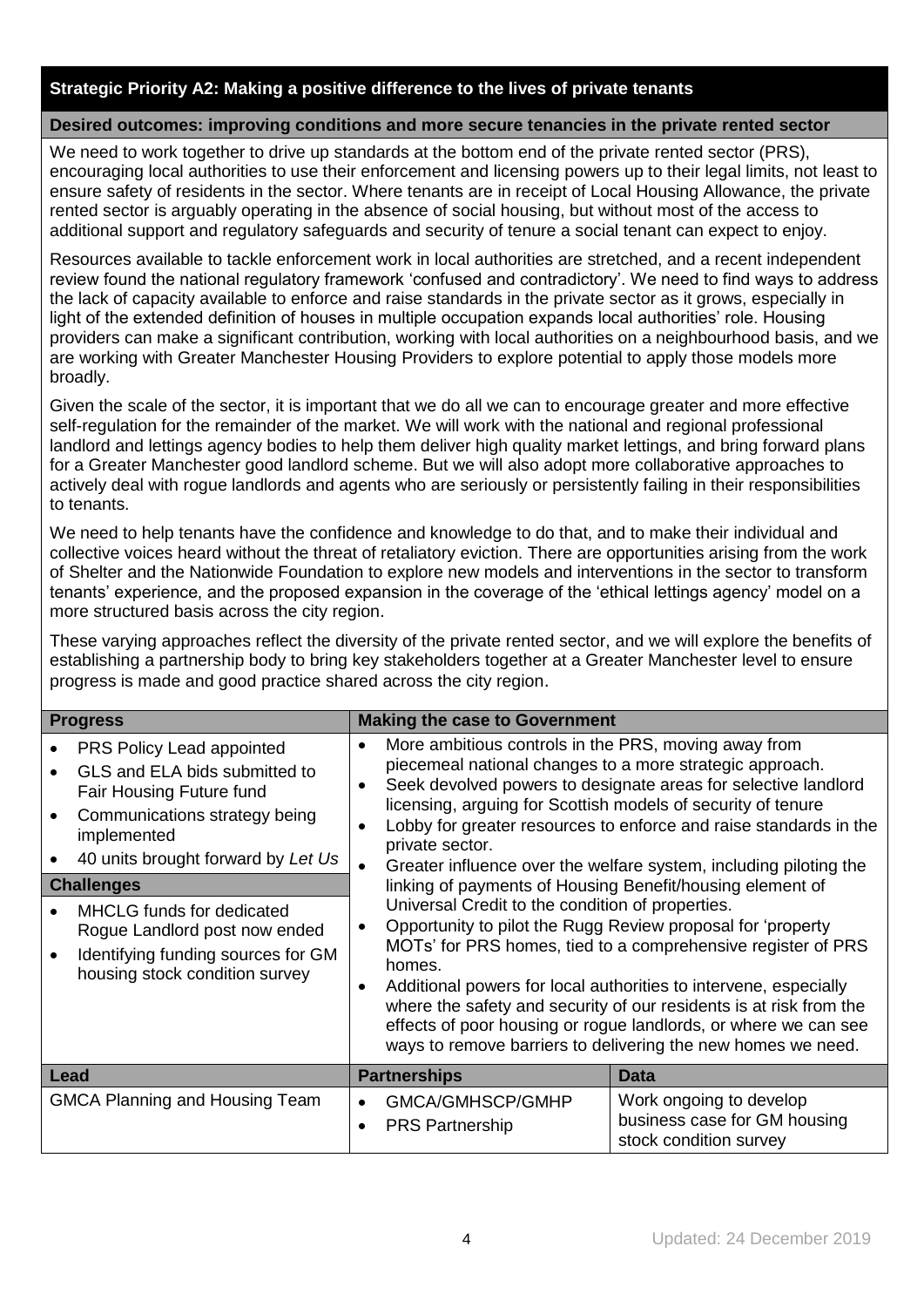|                                                                                                                                                                                                                                                               | 2019                                                                                                                                                               | 2020                                                                                         |                                                                                                                                              | 2021                            |                                                                                                                                    |
|---------------------------------------------------------------------------------------------------------------------------------------------------------------------------------------------------------------------------------------------------------------|--------------------------------------------------------------------------------------------------------------------------------------------------------------------|----------------------------------------------------------------------------------------------|----------------------------------------------------------------------------------------------------------------------------------------------|---------------------------------|------------------------------------------------------------------------------------------------------------------------------------|
|                                                                                                                                                                                                                                                               | <b>July-Dec</b>                                                                                                                                                    | Jan-June                                                                                     | July-Dec                                                                                                                                     | Jan-June                        | <b>July-Dec</b>                                                                                                                    |
| <b>GM Private Rented</b><br><b>Sector Partnership</b><br>Bring stakeholders<br>together to devise<br>solutions to challenges<br>faced by tenants, landlords<br>and the sector as a whole                                                                      |                                                                                                                                                                    | Partnership<br>established,<br>with Terms of<br>Reference and<br>work<br>programme<br>agreed |                                                                                                                                              |                                 |                                                                                                                                    |
| <b>Good Landlord</b><br><b>Scheme (GLS)</b><br>To encourage and support<br>landlords to provide a safe,<br>decent and secure home<br>to their tenants                                                                                                         | <b>GLS</b><br>development<br>bid submitted<br>to Fair<br>Housing<br><b>Futures fund</b>                                                                            | <b>Model for GLS</b><br>developed by<br><b>PRS</b><br>Partnership                            | <b>GLS launched</b>                                                                                                                          |                                 |                                                                                                                                    |
| <b>Rogue Landlord</b><br><b>Hub</b><br>Consistent, coordinated<br>approach to enforcement<br>of standards in the PRS<br>across Greater Manchester<br>by districts and key partner<br>agencies, including<br>targeted interventions<br>against rogue landlords | Frontline<br>officers<br>training<br>delivered<br>Information<br>sharing<br>protocol<br>developed                                                                  | Suite of policy<br>/ procedures<br>for rogue<br>landlord<br>interventions<br>developed       |                                                                                                                                              |                                 |                                                                                                                                    |
| <b>Ethical Lettings</b><br><b>Agency</b><br>By 2024 bring additional<br>800 units in the private<br>sector to applicants who<br>are homeless, threatened<br>with homelessness or on<br>social housing registers                                               | 'Let us' work<br>programme<br>established<br><b>ELA bid</b><br>submitted to<br><b>Fair Housing</b><br><b>Futures fund</b><br>Net growth of<br>40 units<br>achieved | 100 units<br>brought<br>forward                                                              | 100 units<br>brought<br>forward                                                                                                              | 150 units<br>brought<br>forward | 200 units<br>brought<br>forward                                                                                                    |
| <b>Place-based</b><br>intervention<br>GMHP bringing forward<br>place-based investment in<br>neighbourhoods with high<br>risk PRS markets in<br>partnership with districts                                                                                     | Workshop held<br>with GMHP<br>and districts to<br>link partners                                                                                                    |                                                                                              | Two additional<br>areas working<br>in partnership<br>with GMHP<br>bringing<br>forward place-<br>based<br>investment in<br><b>PRS markets</b> |                                 | Four areas<br>working in<br>partnership<br>with GMHP<br>bringing<br>forward place-<br>based<br>investment in<br><b>PRS</b> markets |

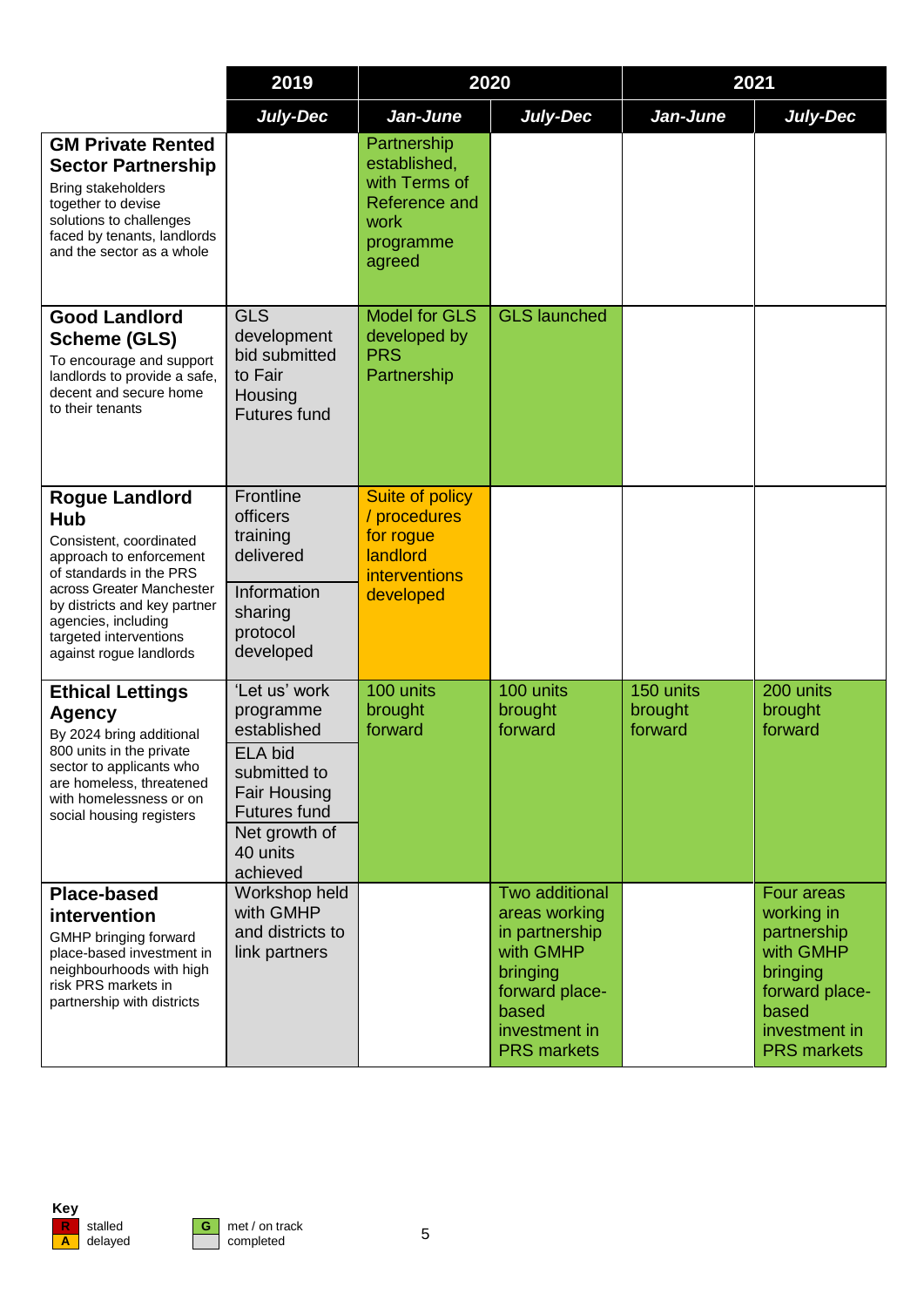# **Strategic Priority A3: Developing Healthy Homes Services to support vulnerable households**

# **Desired outcomes: enabling residents to live independently in their homes for longer**

The right home helps us to live happier, healthier, more independent lives for longer than would otherwise be possible. The health of older people, children, disabled people and people with long-term illnesses is at a greater risk from poor housing conditions. Variable quality of homes is a driver of health inequalities, with those living in poverty more likely to live in poorer housing, unstable housing circumstances or lack accommodation altogether. Unsanitary and unhealthy living conditions are a major long-term contributor to chronic health conditions, and lack of suitable supported or temporary accommodation prevents timely discharge of people otherwise ready to leave hospital. Unsuitable homes can be dangerous for residents in need of support, poor heating can lead to illness in winter, and vulnerable or older residents in need of support are prone to injury and preventable hospital admission.

In 2017 Greater Manchester Health and Social Care Partnership established a Housing & Health work programme, to make the most of our unique opportunity as a devolved Health and Social Care system to truly embed the role of housing in joined up action on improving health. Committed to furthering Greater Manchester's pioneering work on health and social care integration, we will work to champion the role of housing and promote investment such services through the new integrated commissioning system. We will use these opportunities to influence development of new housing and communities with the right physical, social and green infrastructure that promote healthy lifestyles and more specialist accommodation for those who require it (see Strategic Priority B3), and to use the housing sector's workforce as key agents of behaviour change.

Ensuring our existing housing stock is suitable, accessible and fit for the future is integral to improving and maintaining our population's health. Research tells us that older households living in non-decent homes with at least one member with a long-term illness or disability are found in greatest numbers in owner occupation. We need to find ways to ensure more of our homes across all tenures are energy efficient and comfortable to occupy if we are to maintain independence and improve quality of life of older households.

We see the potential for 'Healthy Housing Services', a reimagined version of the familiar home improvement agency or care & repair model, as being the potential key mechanism to bring together and develop the services and support available to vulnerable households across all tenures. This should form part of the responsive, integrated delivery of services for households whose home is adding to the day to day challenges they face, but where often relatively minor interventions can make a major difference to their wellbeing and independence.

| <b>Progress</b>                                                                                                                                               | <b>Making the case to Government</b>                                                                                                                                                                                                                                                           |                                                                  |
|---------------------------------------------------------------------------------------------------------------------------------------------------------------|------------------------------------------------------------------------------------------------------------------------------------------------------------------------------------------------------------------------------------------------------------------------------------------------|------------------------------------------------------------------|
| <b>GM Population Health Plan</b><br>provides opportunity for scoping of<br>a GM-wide Healthy Homes model<br>Extensive audit of existing<br>services completed | Campaign for neighbourhood renewal investment on a business<br>$\bullet$<br>case based on the costs of poor housing in terms of health and<br>social care, to provide the tools, capacity and sources of funding<br>to directly intervene in raising standards of homes across all<br>tenures. |                                                                  |
| <b>Challenges</b>                                                                                                                                             |                                                                                                                                                                                                                                                                                                |                                                                  |
| Limited capacity to take forward<br>the required programme of work<br>Limited capital resource available<br>to improve poor quality private<br>sector homes   |                                                                                                                                                                                                                                                                                                |                                                                  |
| Lead                                                                                                                                                          | <b>Partnerships</b>                                                                                                                                                                                                                                                                            | Data                                                             |
| <b>GM Health and Social Care</b><br>Partnership                                                                                                               | <b>GMHSCP Housing and</b><br>$\bullet$<br>Health Programme Board                                                                                                                                                                                                                               | Baseline service provision<br>mapped through Foundations<br>work |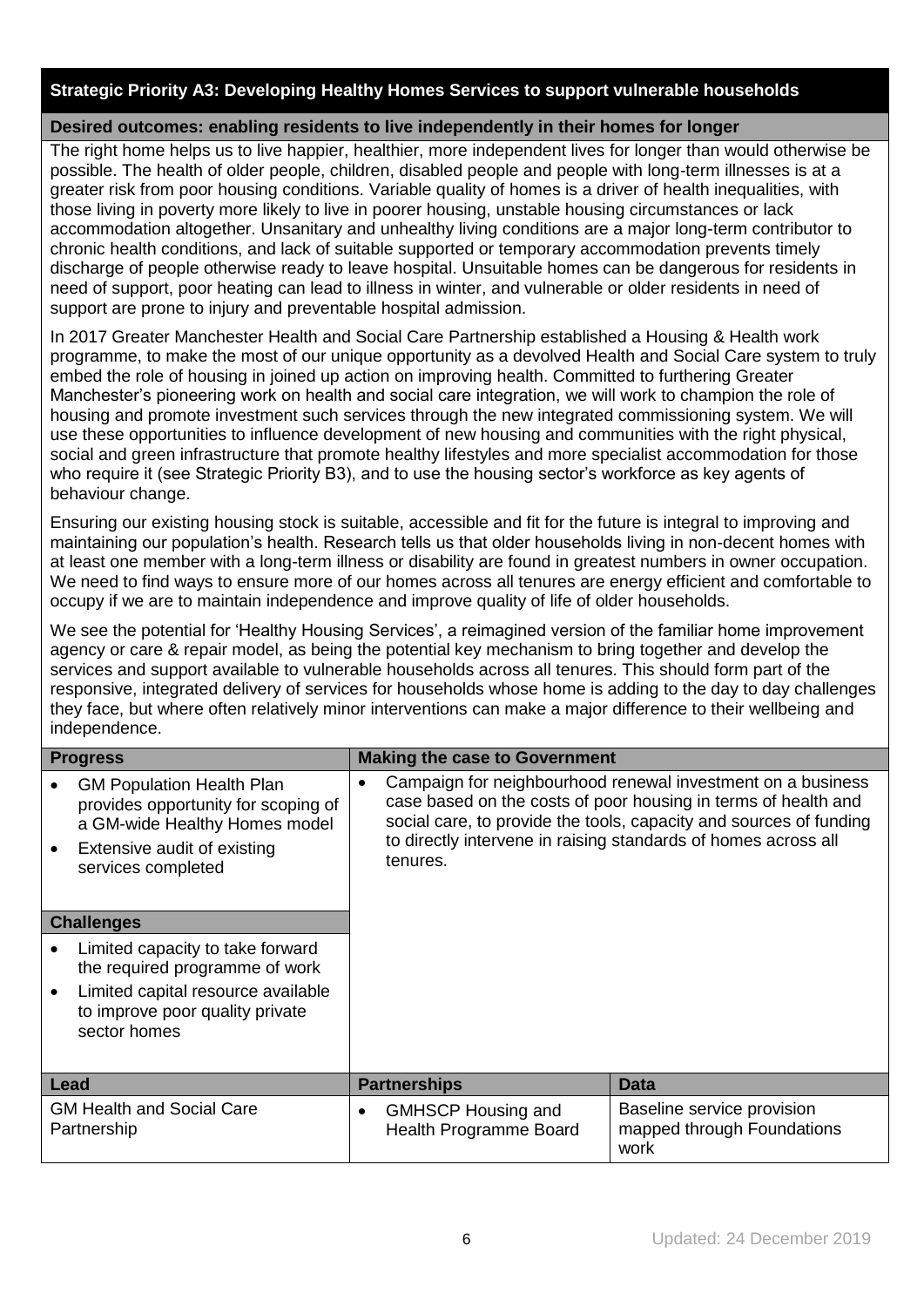|                                                                                                                                                                                                                          | 2019                                                                                                                                                  |                                                                                                                                                              | 2020                                                                                     |                                                                                                                                               | 2021            |
|--------------------------------------------------------------------------------------------------------------------------------------------------------------------------------------------------------------------------|-------------------------------------------------------------------------------------------------------------------------------------------------------|--------------------------------------------------------------------------------------------------------------------------------------------------------------|------------------------------------------------------------------------------------------|-----------------------------------------------------------------------------------------------------------------------------------------------|-----------------|
|                                                                                                                                                                                                                          | <b>July-Dec</b>                                                                                                                                       | Jan-June                                                                                                                                                     | July-Dec                                                                                 | Jan-June                                                                                                                                      | <b>July-Dec</b> |
| <b>Business case for</b><br>neighbourhood<br>renewal<br>Capture the impact of<br>housing improvements on<br>health and wellbeing                                                                                         | <b>Build coalition</b><br>of supportive<br>partners (GM<br>and beyond)<br>and assess<br>options for<br>undertaking<br>business case<br>development    | <b>Take forward</b><br>agreed option                                                                                                                         |                                                                                          |                                                                                                                                               |                 |
| <b>Develop baseline</b><br>model proposal<br>for Healthy Homes<br>services across all<br><b>localities</b><br>To support vulnerable<br>households and improve<br>their health and wellbeing                              | Approval of<br><b>GM Healthy</b><br>Homes<br>framework<br>from housing,<br>health social<br>care sectors.<br>Co-produce<br>our aims and<br>objectives | Agree a<br>framework and<br>outline<br>standards for<br>delivery of<br>baseline<br><b>Healthy</b><br><b>Homes service</b>                                    |                                                                                          | <b>Marketing and</b><br>awareness<br>campaign on<br>availability of<br><b>services</b><br>across GM                                           |                 |
| <b>Support localities</b><br>to establish<br>baseline services<br>(where required)<br>To ensure consistent<br>service provision across<br>10 localities                                                                  |                                                                                                                                                       |                                                                                                                                                              | <b>Plan transition</b><br>to baseline<br>services for<br>individual<br><b>localities</b> | <b>Confirm</b><br>implementation<br>of baseline<br>services<br>across<br><b>localities</b>                                                    |                 |
| <b>Review and</b><br>implement policy<br>changes required<br>to deliver Healthy<br><b>Homes baseline</b><br>services<br>Ensure policies in relation<br>to private sector capital<br>spend are consistent and<br>flexible | <b>Review of</b><br>existing<br><b>Private Sector</b><br><b>Housing</b><br><b>Assistance</b><br><b>Policies</b>                                       | <b>Develop and</b><br>agree<br>consistent<br><b>Greater</b><br><b>Manchester</b><br><b>Housing</b><br><b>Assistance</b><br><b>Policy</b><br><b>Framework</b> | Approval<br>process and<br>begin<br>implementation<br>in localities<br>where required    | <b>Develop and</b><br>approve<br>additional<br>policies e.g.<br><b>Housing</b><br><b>Provider</b><br>policies and<br><b>GM Equity</b><br>Loan |                 |

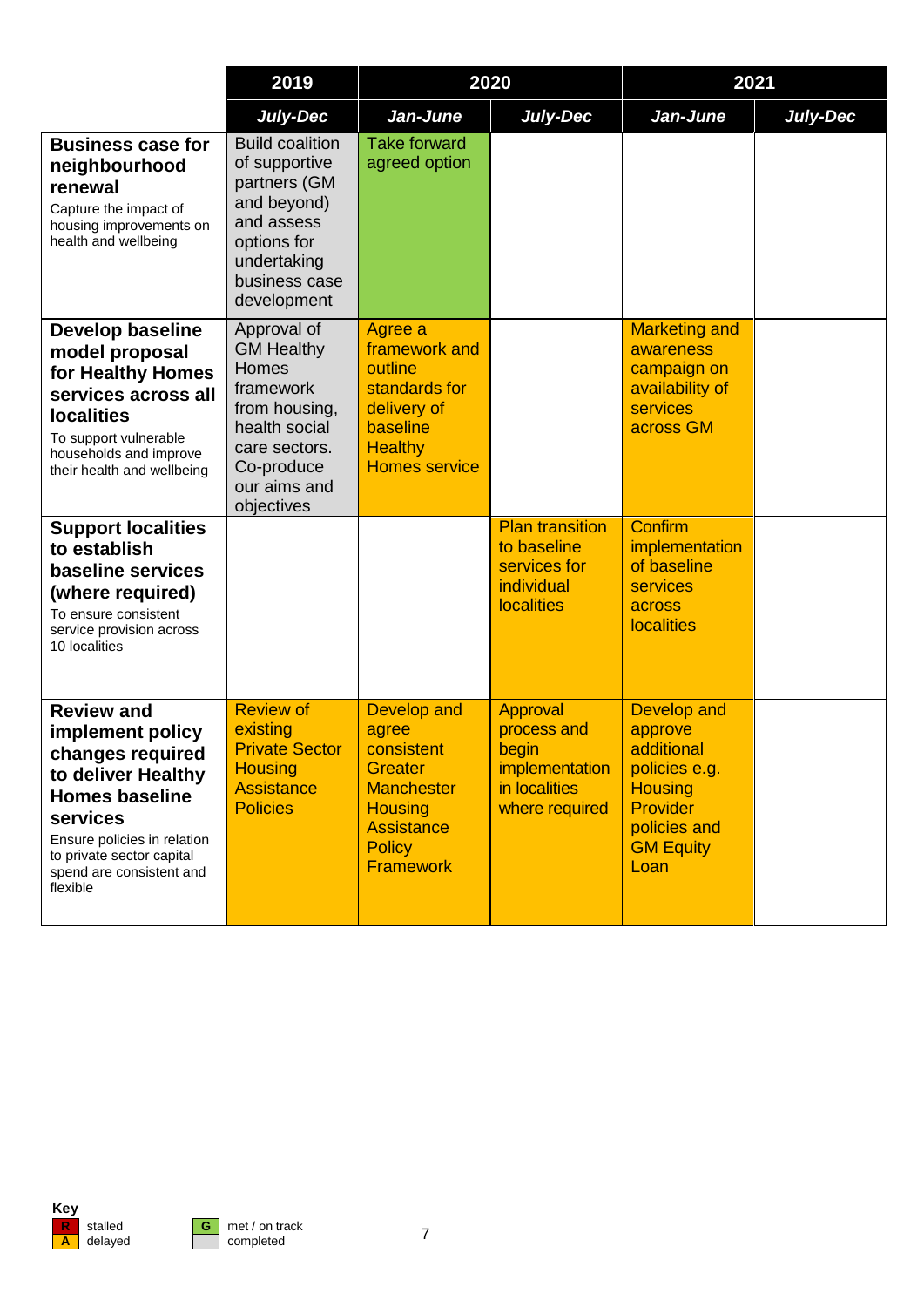#### **Strategic Priority A4: Improving access to social housing for those who need it**

#### **Desired outcomes: deliver at least 50,000 additional affordable homes by 2037**

The social housing sector in Greater Manchester has been reducing in size for decades – falling from over 330,000 at the 1981 Census to around 245,000 now. 92,000 social rented homes have been purchased through Right to Buy, many subsequently finding their way into the private rented sector. As the sector has become less dominant, the role it has played in the overall housing market has evolved, for example in terms of the age profile of social housing residents. Combined with the well documented growth in older households over the next few decades, there are powerful practical drivers for a greater level of integration between social housing providers and the health and social care system. In Greater Manchester, with devolution around health and social care already a reality, it may be possible to adopt a more strategic approach to the commissioning of new social housing, particularly an appropriate mix of supported housing, with older households in mind.

As social housing becomes an increasingly scarce resource, the systems used to allocate the homes that become available require additional scrutiny to ensure they are fair and effective. Research into the allocation policies and processes operating around Greater Manchester will help to inform that debate, particularly as Universal Credit rolls out and adds to the impact of other welfare changes (including benefit caps, underoccupancy penalty (bedroom tax), lower housing benefit payments for under-35 year olds, and the four year freeze on most working age benefits and tax credits). Building and managing allocations processes to deal fairly with a complex mix of people with varied needs is a huge challenge for local authorities and housing providers alike. We will explore the benefits of a coordinated Greater Manchester housing allocations framework as one way to improve the accessibility and availability of social housing.

The reintroduction of a CPI+1% rent formula announced by Government as applying from 2020 potentially allows housing providers greater financial scope. But welfare reforms mean that tenants on Housing Benefit/Universal Credit will increasingly be expected to find a proportion of rent from the rest of their household budget, while those in work will find rent an increasing burden. The development of the Greater Manchester Housing Providers group, combined with devolved powers in areas such as health and social care and city region wide approaches to homelessness prevention and rough sleeping, offers the potential for a more strategic and collaborative response. The consensus about the central importance of social housing within the broader housing system will continue to drive innovation and good practice, including work to overcome the barriers to delivery of new social housing (see Strategic Priority B2).

| <b>Progress</b>                                                                                                                                                                                           | <b>Making the case to Government</b>                                                                                                                                                                                                                                                                                                                                                                                                                                                                                                                                                                                                                                                                                                                                                                                                                                                                                                                                                                                                                                                      |                                              |  |
|-----------------------------------------------------------------------------------------------------------------------------------------------------------------------------------------------------------|-------------------------------------------------------------------------------------------------------------------------------------------------------------------------------------------------------------------------------------------------------------------------------------------------------------------------------------------------------------------------------------------------------------------------------------------------------------------------------------------------------------------------------------------------------------------------------------------------------------------------------------------------------------------------------------------------------------------------------------------------------------------------------------------------------------------------------------------------------------------------------------------------------------------------------------------------------------------------------------------------------------------------------------------------------------------------------------------|----------------------------------------------|--|
| Strong active partnership working<br>with GM Housing Providers and<br><b>GM Health and Social Care</b><br>Partnership set out in Partnership<br>Agreement<br>Baseline research on allocations<br>policies | Lobbying for access to stable devolved funding to allow a<br>$\bullet$<br>strategic programme of investment and innovation in new<br>supported housing, housing for older people and associated<br>support services, building on the successes of GM's Housing<br><b>Investment Loan Fund.</b><br>Continue to make the case for increasing the supply of social<br>$\bullet$<br>housing. GMCA is committed to finding ways through a<br>problematic legislative and financial environment to maximise the<br>delivery of social housing. We will work with housing providers,<br>local authorities, Homes England and government to maximise<br>investment in new social housing.<br>Continue to campaign to scrap the Government's Right to Buy<br>$\bullet$<br>policy in Greater Manchester. As a minimum seek to pilot a<br>different model with control over discounts to guarantee one-for-<br>one replacement of social rented homes, preventing former RTB<br>properties being privately rented and protecting new build via<br>Housing Revenue Account borrowing from future RTB. |                                              |  |
| <b>Challenges</b>                                                                                                                                                                                         |                                                                                                                                                                                                                                                                                                                                                                                                                                                                                                                                                                                                                                                                                                                                                                                                                                                                                                                                                                                                                                                                                           |                                              |  |
| Continued loss of social housing<br>and financial resources through<br><b>Right to Buy</b><br>Complexity and diverse control of<br>systems makes change difficult to<br>achieve                           |                                                                                                                                                                                                                                                                                                                                                                                                                                                                                                                                                                                                                                                                                                                                                                                                                                                                                                                                                                                                                                                                                           |                                              |  |
| Lead                                                                                                                                                                                                      | <b>Partnerships</b>                                                                                                                                                                                                                                                                                                                                                                                                                                                                                                                                                                                                                                                                                                                                                                                                                                                                                                                                                                                                                                                                       | Data                                         |  |
| <b>GM Strategic Housing Group</b>                                                                                                                                                                         | <b>GM Housing Providers</b><br>٠<br><b>GM Health and Social Care</b><br>$\bullet$<br>Partnership<br><b>GM Homelessness</b><br>$\bullet$<br>Programme Board                                                                                                                                                                                                                                                                                                                                                                                                                                                                                                                                                                                                                                                                                                                                                                                                                                                                                                                                | Baseline research on allocations<br>policies |  |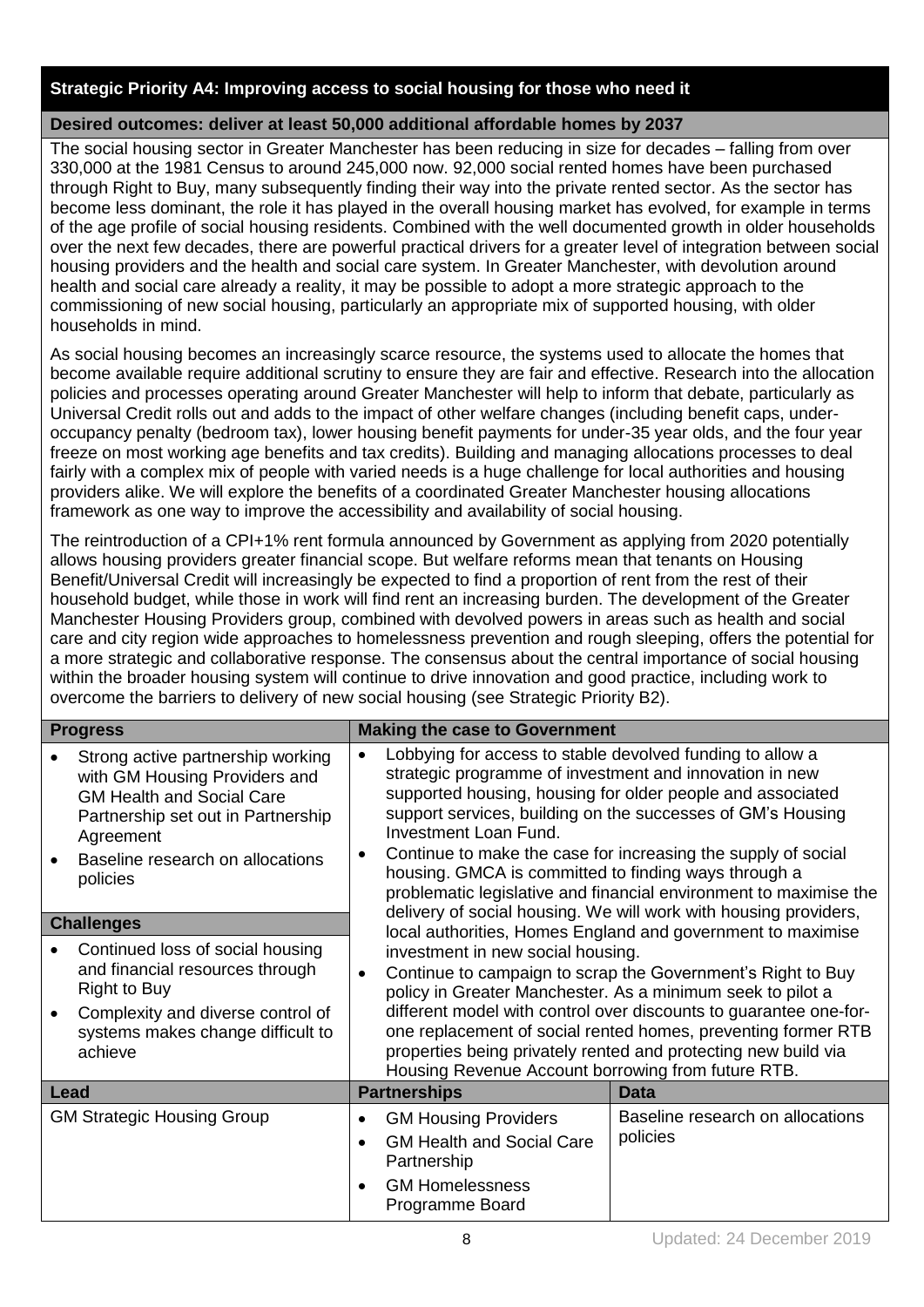|                                                                                                                                                                                                                                                                                                                                                    | 2019                                                                                                                                                                                                                              |                                                                                                                                                                                 | 2020                                                                                                                                                             |          | 2021            |
|----------------------------------------------------------------------------------------------------------------------------------------------------------------------------------------------------------------------------------------------------------------------------------------------------------------------------------------------------|-----------------------------------------------------------------------------------------------------------------------------------------------------------------------------------------------------------------------------------|---------------------------------------------------------------------------------------------------------------------------------------------------------------------------------|------------------------------------------------------------------------------------------------------------------------------------------------------------------|----------|-----------------|
|                                                                                                                                                                                                                                                                                                                                                    | <b>July-Dec</b>                                                                                                                                                                                                                   | Jan-June                                                                                                                                                                        | July-Dec                                                                                                                                                         | Jan-June | <b>July-Dec</b> |
| <b>Establish task and</b><br>finish group of key<br>partners to<br>develop action<br>plan, including<br>exploration of<br>coordination of<br>district allocation<br>policies<br>Bring working group<br>together to devise<br>solutions for testing and<br>consultation with<br>stakeholders                                                        |                                                                                                                                                                                                                                   | <b>Working group</b><br>established,<br>with Terms of<br>Reference and<br>action plan<br>agreed                                                                                 |                                                                                                                                                                  |          |                 |
| Develop better<br>understanding of<br>current and future<br>need for social<br>housing to help<br>direct<br>commissioning<br>Ensure evidence base in<br>GM SHMA, supported<br>housing census, etc. is<br>maintained and updated to<br>inform policy and decision-<br>making, and to aid delivery<br>of localities' supported<br>housing strategies | Commence<br>delivery of<br>local<br>supported<br>housing<br>strategies<br>Predictive<br>modelling of<br>future<br>accommodation<br>needs for<br>Learning<br>Disability,<br>mental health<br>and physical<br>disability<br>cohorts |                                                                                                                                                                                 | <b>Updated GM</b><br><b>SHMA</b><br>produced                                                                                                                     |          |                 |
| <b>Improve supply</b><br>and accessibility<br>of high quality<br>temporary<br>accommodation<br>for households in<br>priority need<br>Find routes to raise quality<br>and quantum of temporary<br>accommodation available<br>to districts                                                                                                           |                                                                                                                                                                                                                                   | <b>Review of</b><br>potential to<br>access Homes<br>England<br>investment to<br>supply high<br>quality housing<br>options for<br>people seeking<br>route out of<br>homelessness | <b>Identify</b><br>strategic<br>approaches to<br>generating<br>investment in<br>high quality<br>solutions as<br>part of 10 year<br>homelessness<br>strategy work |          |                 |

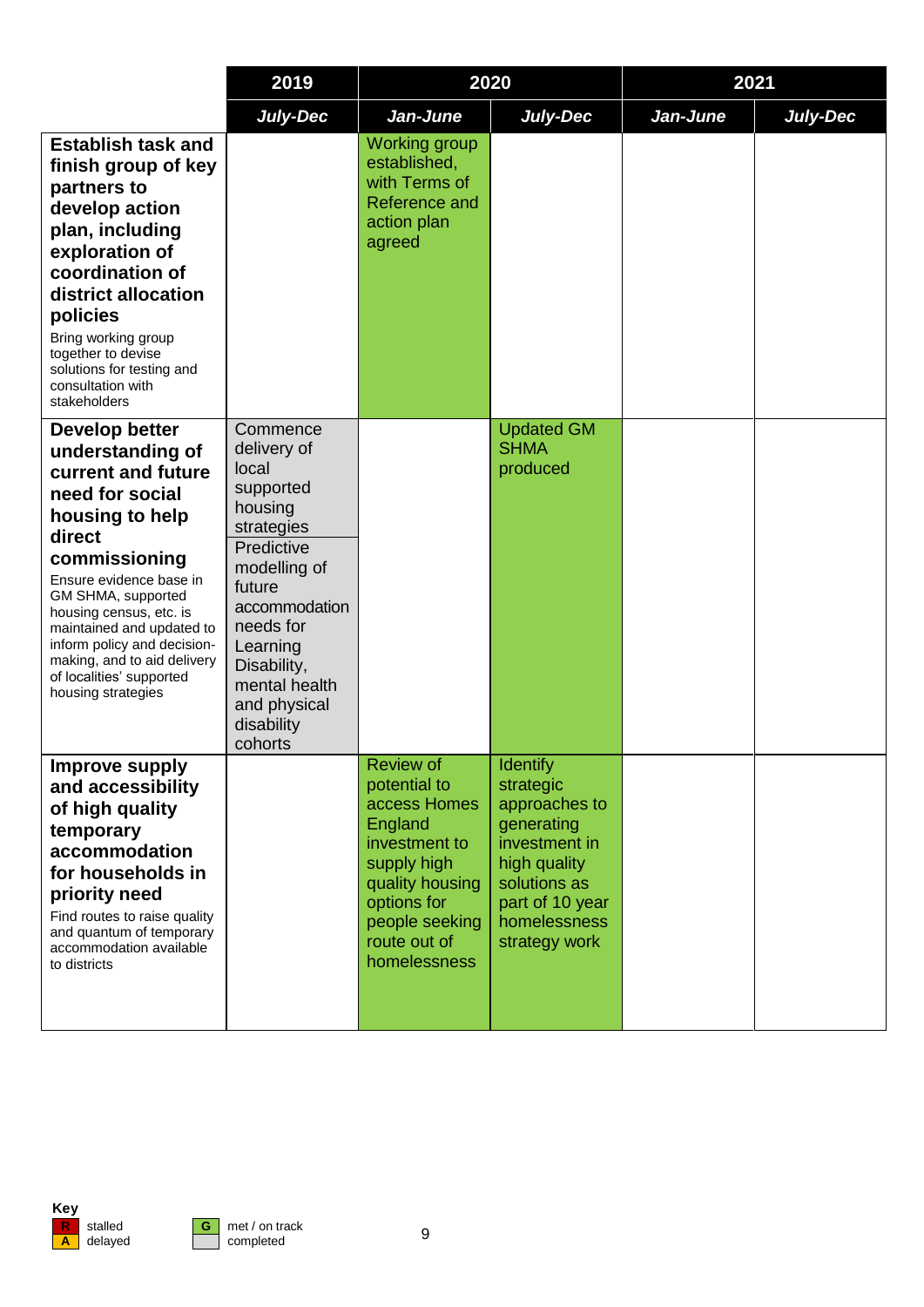#### **Strategic Priority A5: Identifying pathways to volume domestic retrofit and reducing fuel poverty**

#### **Desired outcomes: residential sector makes full contribution to Greater Manchester becoming a carbon neutral city region by 2038.**

We need a clear multi-tenure approach to retrofit and improving the energy performance of our existing homes. The Decent Homes Standard and longstanding investment by housing providers has raised the bar in the social housing sector, and the proposed review of Decent Homes Standard is likely to further drive efforts to reduce fuel poverty and carbon emissions. But we know our biggest issues remain in the private sector, and particularly the private rented sector. With the Greater Manchester Low Carbon Hub, we will explore and exploit any levers at our disposal to raise the standards in private homes, and integrating fuel poverty into our wider work with private landlords and owner occupiers.

We published a Five-Year Environment Plan for Greater Manchester at the second Green Summit in March 2019. This sets out our aim for a carbon neutral city region by 2038 and a set of urgent actions over the next five years – for residents, businesses and other organisations (including the public sector) – to put us on a pathway to achieving that longer term aim. A key part of this plan is a step-change in improving the energy efficiency of Greater Manchester's homes and buildings.

We're clear that our challenging targets will only be delivered through the alignment of sustained proactive national policy and a prioritised Greater Manchester programme to generate and apply resources to maximum effect. We will need to find or develop new tools if the required investment in energy efficiency of both new and existing homes is to be achieved. The health, poverty and productivity impacts of inefficient stock need to be addressed, and our existing building stock will remain our most significant challenge.

Identifying cost effective pathways for the domestic retrofit of energy efficiency and low carbon heating systems to our existing homes as part of a coherent whole systems approach is essential to support Greater Manchester's long term decarbonisation targets. Modelling for our 5-Year Environment Plan shows the scale of the challenge, with on average 61,000 of our existing residential properties needing to be retrofitted each year between now and 2040 if we are to achieve our aims for carbon neutrality. Local energy generation will also be an important part of that approach. We're developing innovative finance and delivery mechanisms to retrofit homes, making them more energy efficient and reducing carbon emissions and fuel bills for residents in Greater Manchester. This includes exploring different models of retrofit including modular retrofit of existing stock.

| <b>Progress</b>                                                                                                          |                                                                                                                                                                                                                                                                                                                                                                                                                                                                                                                                                                                                                                                                                           | <b>Making the case to Government</b>                                                                      |                                                                                   |
|--------------------------------------------------------------------------------------------------------------------------|-------------------------------------------------------------------------------------------------------------------------------------------------------------------------------------------------------------------------------------------------------------------------------------------------------------------------------------------------------------------------------------------------------------------------------------------------------------------------------------------------------------------------------------------------------------------------------------------------------------------------------------------------------------------------------------------|-----------------------------------------------------------------------------------------------------------|-----------------------------------------------------------------------------------|
| Five-Year Environment Plan and<br><b>GM Spatial Framework set clear</b><br>aim for carbon neutral city region<br>by 2038 | Our challenging targets can only be achieved through a<br>$\bullet$<br>combination of sustained proactive national policy and aligned<br>priorities and resources from Greater Manchester. New<br>mechanisms to balance up-front investments in energy efficiency<br>with the rewards of increasing comfort are needed in both new<br>build and existing home and building refurbishment activities if<br>the ill health, poverty and productivity impacts of inefficient stock<br>are to be addressed<br>Push for changes to future ECO funding<br>٠<br>Make case for retrofit as a national infrastructure priority to open<br>$\bullet$<br>up potential of long term investment models |                                                                                                           |                                                                                   |
| <b>Challenges</b>                                                                                                        |                                                                                                                                                                                                                                                                                                                                                                                                                                                                                                                                                                                                                                                                                           |                                                                                                           |                                                                                   |
| Absence of mainstream, volume<br>funding from Government for<br>residential retrofit activity                            |                                                                                                                                                                                                                                                                                                                                                                                                                                                                                                                                                                                                                                                                                           |                                                                                                           |                                                                                   |
| Lead                                                                                                                     |                                                                                                                                                                                                                                                                                                                                                                                                                                                                                                                                                                                                                                                                                           | <b>Partnerships</b>                                                                                       | <b>Data</b>                                                                       |
| <b>GMCA Environment Team</b>                                                                                             | $\bullet$                                                                                                                                                                                                                                                                                                                                                                                                                                                                                                                                                                                                                                                                                 | <b>GM Low Carbon Hub</b><br><b>GM Green City Region Low</b><br><b>Carbon Buildings Challenge</b><br>Group | Work ongoing to develop business<br>case for GM housing stock<br>condition survey |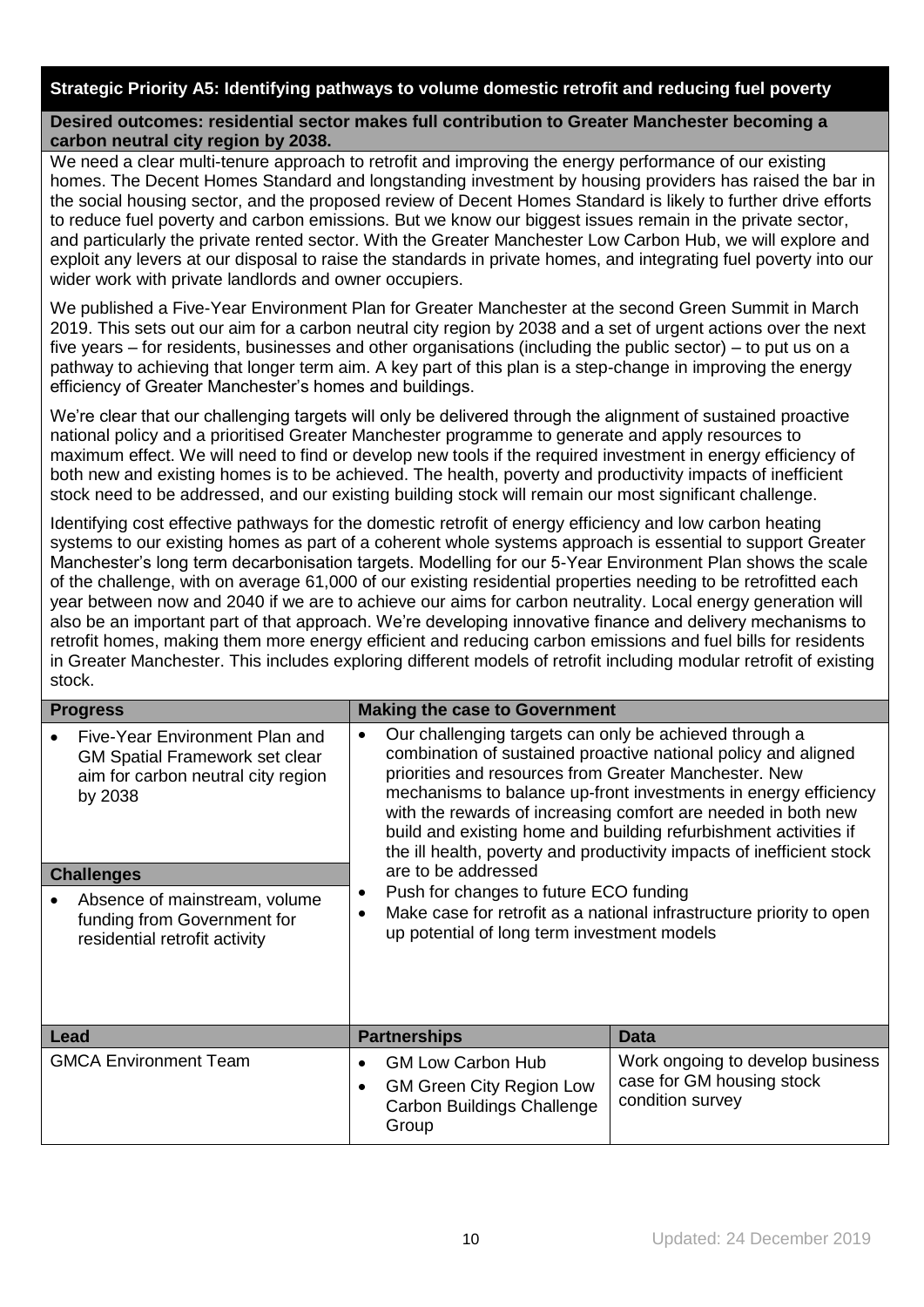|                                                                                                                                                         | 2019                                                                                                                                                                               | 2020                                                                                                                                                                                                     |                                                                                                               | 2021                                                                                                          |          |
|---------------------------------------------------------------------------------------------------------------------------------------------------------|------------------------------------------------------------------------------------------------------------------------------------------------------------------------------------|----------------------------------------------------------------------------------------------------------------------------------------------------------------------------------------------------------|---------------------------------------------------------------------------------------------------------------|---------------------------------------------------------------------------------------------------------------|----------|
|                                                                                                                                                         | <b>July-Dec</b>                                                                                                                                                                    | Jan-June                                                                                                                                                                                                 | <b>July-Dec</b>                                                                                               | Jan-June                                                                                                      | July-Dec |
| <b>Improving</b><br>understanding of<br>condition and<br>challenges of GM<br>housing stock and<br>opportunities for<br>early progress and<br>innovation | Funding<br>secured from<br><b>LGA for work</b><br>to build<br>baseline data<br>for a retrofit<br>accelerator                                                                       | Contractor<br>appointed and<br>work underway<br>to model need<br>and<br>opportunities<br>for retrofit<br>across GM                                                                                       | Evidenced<br>baseline and<br>understanding<br>of GM housing<br><b>stock</b><br>developed                      | <b>Future</b><br>scenarios for<br>energy and<br>$CO2$ use<br>modelled<br>including<br>costed<br>interventions |          |
| <b>Provide clear</b><br>strategic and<br>governance<br>framework to take<br>retrofit agenda<br>forward in GM                                            | Decarbonising<br><b>GM's Existing</b><br><b>Buildings</b><br>report<br>approved by<br><b>GMCA</b><br><b>GM Low Carbon</b><br><b>Buildings</b><br>Challenge<br>Group<br>established | Design of<br>retrofit<br>accelerator<br>underway                                                                                                                                                         | <b>Retrofit</b><br>accelerator<br>proposal<br>finalised for<br>approval by<br><b>GMCA</b> and<br>key partners |                                                                                                               |          |
| <b>Identify and pilot</b><br>scalable finance<br>and delivery<br>mechanisms to<br>retrofit homes                                                        | Homes as<br><b>Energy Systems</b><br>pilot underway,<br>supported by<br><b>ERDF</b> funding                                                                                        | <b>Bid for</b><br>resources to<br>demonstrate<br>potential and<br>deliverability of<br>electrification<br>of heat                                                                                        |                                                                                                               |                                                                                                               |          |
| <b>Identify and</b><br>explore local<br>levers to achieve<br>further progress                                                                           |                                                                                                                                                                                    | <b>Connect</b><br><b>MEES</b><br>(Minimum<br>Energy<br><b>Efficiency</b><br>Standard) into<br><b>Good Landlord</b><br><b>Scheme</b><br>development<br>work                                               |                                                                                                               |                                                                                                               |          |
| <b>Encourage and</b><br>support the<br>expansion and<br>reskilling of the<br>construction and<br>retrofit sector and<br>associated supply<br>chain      |                                                                                                                                                                                    | <b>Bring skills</b><br>agencies,<br>training<br>providers,<br>innovation<br>hubs and trade<br>bodies<br>together to<br>understand<br>needs and<br>opportunities<br>of domestic<br>retrofit<br>programmes |                                                                                                               |                                                                                                               |          |

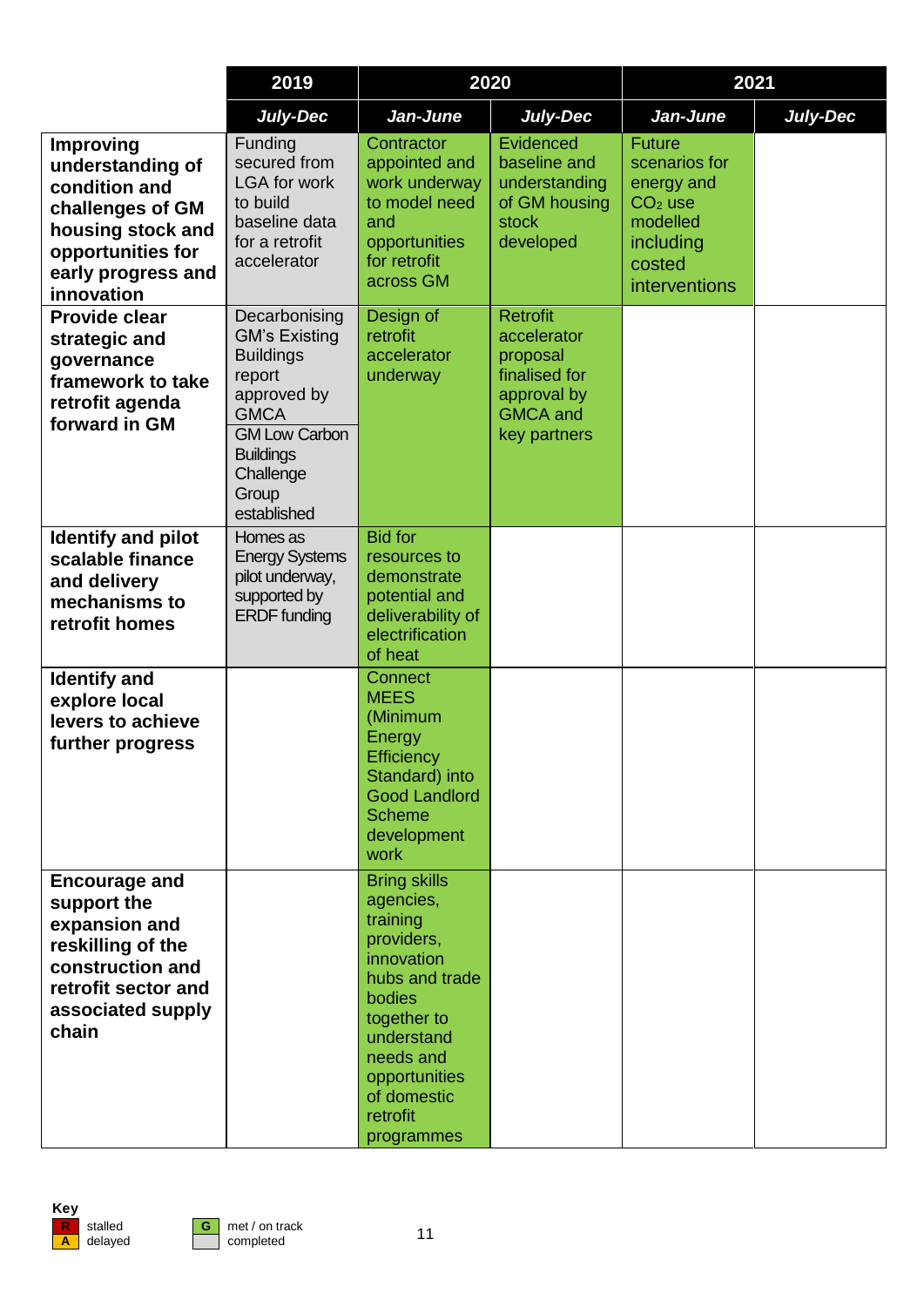## **Strategic Priority B1: New models of housing delivery**

**Desired outcomes: delivery of at least 201,000 new homes by 2037, including up to 10,000 units from the Greater Manchester Housing Investment Loan Fund; Greater Manchester to be a centre of modern building practices and techniques, and a pioneer of models of community-led housing**

There is a growing diversity in the means of housing delivery in Greater Manchester. The GMCA-managed GM Housing Investment Loan Fund provides a £300 million revolving pot to support private sector-led development of new homes. It has invested alongside ten housing providers in a new joint delivery vehicle, intended to build 500 new homes per year, part of GM Housing Providers' collective commitment to double their delivery of new homes over five years. There has also been significant delivery of new homes for long term management as private rented properties, backed by financial institutional investment.

We will explore options to aid delivery of the homes we need, including through a closer and stronger relationship with Homes England as the arm of Government charged with 'making homes happen'. This will include the use of devolved powers such as establishing Mayoral Development Corporations, the potential for a Greater Manchester direct delivery vehicle, and One Public Estate work to deliver housing on public land. Greater Manchester is committed to finding ways through a problematic legislative and financial environment to maximise the delivery of social housing.

We need to work with the construction sector and education and skills providers to deal with evident skills gaps, and with key developing partners to use the power of their supply chains to encourage skills development and retention within the industry, for new build and maintenance and retrofit of existing homes. Our Local Industrial Strategy points to the potential for Greater Manchester to be a centre for new manufacturing technologies, helping minimise inefficiencies and delays that affect on-site construction, and raising the carbon and energy performance of homes. This could change perceptions of construction careers, and help diversify the sector's workforce. Supply chains located in Greater Manchester will capture economic benefit from housing growth.

We will explore alternative models of community ownership of housing. Community-led housing can promote community resilience and cohesion, tackle loneliness, provide affordable accommodation and give residents of all ages real influence over their homes. We will work with partners to provide support and guidance for groups, including help to seek grant and loan funding. Our goal is to institute a permanent Co-operative Housing Hub, to facilitate community-led housing across Greater Manchester.

| <b>Progress</b>                                                                                                                                                                                                                                                                                                                                                  | <b>Making the case to Government</b>                                                                                                                                                                                                                                                                                                                                                                                                                                                                                                                                                                                                                                                                                                                                                                                                                                                                                                                                        |                                                                                    |  |  |  |
|------------------------------------------------------------------------------------------------------------------------------------------------------------------------------------------------------------------------------------------------------------------------------------------------------------------------------------------------------------------|-----------------------------------------------------------------------------------------------------------------------------------------------------------------------------------------------------------------------------------------------------------------------------------------------------------------------------------------------------------------------------------------------------------------------------------------------------------------------------------------------------------------------------------------------------------------------------------------------------------------------------------------------------------------------------------------------------------------------------------------------------------------------------------------------------------------------------------------------------------------------------------------------------------------------------------------------------------------------------|------------------------------------------------------------------------------------|--|--|--|
| Delivery growing since 2014,<br>with 11,525 homes delivered<br>in 2018/19<br>Stockport MDC established<br>Hive Homes Joint Venture<br>with GM Housing Providers<br>established<br><b>Challenges</b><br>Government appraisal<br>methodologies (Green Book)<br>mitigate against investing in<br>market transformation in<br>lower value areas<br>Delivery capacity | Seek flexible resources to bring forward new housing land and<br>$\bullet$<br>development to meet local needs and demand, tying together the<br>Housing Infrastructure Fund, Shared Ownership and Affordable Homes<br>Programme, and loan/investment funding at a Greater Manchester<br>scale to ensure strategic approach to a pipeline of residential land and<br>development, better tied to development of necessary infrastructure.<br>Continuing to make the case for a devolved strategic partnership<br>arrangement with Homes England to fairly allocate housing investment<br>and give Greater Manchester local control of funding to accelerate the<br>delivery of new homes to meet our housing needs.<br>Through the Local Industrial Strategy, make the case for a partnership<br>$\bullet$<br>with Government to achieve better alignment of education, training and<br>employment activity in Greater Manchester, including for the<br>construction sector. |                                                                                    |  |  |  |
| <b>Lead</b>                                                                                                                                                                                                                                                                                                                                                      | <b>Partnerships</b>                                                                                                                                                                                                                                                                                                                                                                                                                                                                                                                                                                                                                                                                                                                                                                                                                                                                                                                                                         | <b>Data</b>                                                                        |  |  |  |
| <b>GMCA Delivery Team</b>                                                                                                                                                                                                                                                                                                                                        | <b>GM Housing Providers Group</b><br>$\bullet$<br><b>GMCA/Homes England</b><br>$\bullet$<br>Partnership<br><b>GM Community-led Housing Hub</b><br>$\bullet$                                                                                                                                                                                                                                                                                                                                                                                                                                                                                                                                                                                                                                                                                                                                                                                                                 | SHLAA and public estates<br>mapping<br>Bolton pilot of site analytics<br>$\bullet$ |  |  |  |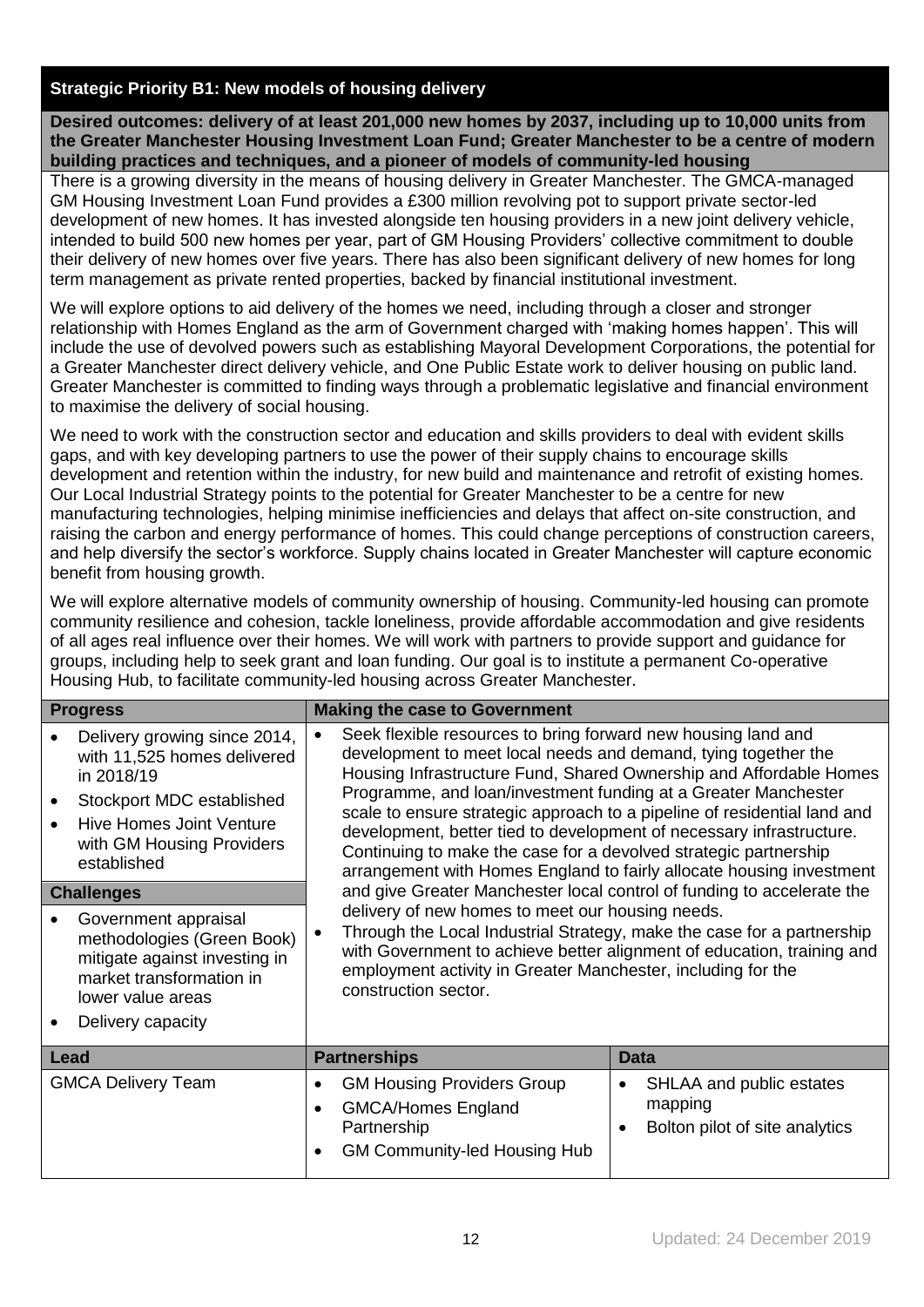|                                                                                                                                                                                                                                                                                                                                                                                                                | 2019                                                                                                             | 2020                                                                                                                                                                                                                                                                                                        |                                                                                             | 2021                                                                                                                                                                                                                                                                       |                                                                                                                                     |
|----------------------------------------------------------------------------------------------------------------------------------------------------------------------------------------------------------------------------------------------------------------------------------------------------------------------------------------------------------------------------------------------------------------|------------------------------------------------------------------------------------------------------------------|-------------------------------------------------------------------------------------------------------------------------------------------------------------------------------------------------------------------------------------------------------------------------------------------------------------|---------------------------------------------------------------------------------------------|----------------------------------------------------------------------------------------------------------------------------------------------------------------------------------------------------------------------------------------------------------------------------|-------------------------------------------------------------------------------------------------------------------------------------|
|                                                                                                                                                                                                                                                                                                                                                                                                                | <b>July-Dec</b>                                                                                                  | Jan-June                                                                                                                                                                                                                                                                                                    | <b>July-Dec</b>                                                                             | Jan-June                                                                                                                                                                                                                                                                   | July-Dec                                                                                                                            |
| Help to ensure<br>supply of<br>sufficient<br>appropriate sites<br>for the delivery of<br>at least 201,000<br>new homes by<br>2037                                                                                                                                                                                                                                                                              | Programme of engagement<br>around GMSF evidence base<br><b>Small sites</b><br>delivery work<br>plan<br>developed | <b>Full GM One</b><br><b>Public Estate</b><br>Neighbourhood<br><b>Asset Review</b><br>published<br><b>First 3 Stations</b><br><b>Alliance</b><br>agreements<br>signed                                                                                                                                       | <b>Next GMSF</b><br>consultation<br><b>GMSF Submission and</b><br>Examination               | <b>GMSF</b><br>Examination                                                                                                                                                                                                                                                 | Adoption of<br><b>GMSF</b>                                                                                                          |
| <b>Establish a GM</b><br>community-led<br>housing hub<br>To support the development<br>of co-operative and other<br>community-based housing<br>projects to deliver new homes                                                                                                                                                                                                                                   | Prepare and<br>submit bid for<br><b>Homes</b><br>England<br>funding for hub<br>development                       | Work with<br>partners to<br>develop and<br>resource hub<br>on path to<br>future viability                                                                                                                                                                                                                   | Pipeline of<br>potential<br>community-led<br>housing<br>schemes being<br>brought<br>forward |                                                                                                                                                                                                                                                                            |                                                                                                                                     |
| <b>Work with partners</b><br>to find new<br>delivery models<br>and sources of<br>investment<br>Including the joint venture<br>with GM Housing<br>Providers, better use of<br>public sector assets,<br>provision of finance from<br>the GM Housing<br>Investment Loan Fund and<br>supporting the contribution<br>of smaller house builders                                                                      | Investment<br><b>Strategy</b><br>published<br>Hive Homes -<br>exchange of<br>contract on<br>first site           | <b>Second GM</b><br>Housing<br><b>Providers</b><br><b>MOU</b> with<br><b>GMCA</b> and<br><b>GM Health &amp;</b><br><b>Social Care</b><br>Partnership to<br>include further<br>collaboration<br>on housing<br>delivery                                                                                       |                                                                                             |                                                                                                                                                                                                                                                                            |                                                                                                                                     |
| <b>Encourage and</b><br>support the shift to<br>modern methods of<br>construction<br>(MMC), increased<br>innovation, and the<br>expansion and<br>reskilling of the<br>construction sector<br>and supply chain<br>To raise productivity and<br>the quality and pace of<br>delivery of new homes,<br>and to assist in achieving<br>our target that all new<br>buildings in GM will be net<br>zero carbon by 2028 |                                                                                                                  | Complete<br>outline business<br>case assessing<br>options for a<br><b>GM</b> approach<br>to MMC and<br>agree action<br>plan for<br>preferred route<br>forward<br><b>Deliver STEM</b><br><b>Framework to</b><br>increase flow of<br>talent into key<br>occupations &<br>action plan for<br><b>MMC skills</b> |                                                                                             | Work closely<br>with key<br>strategic<br>partners to<br>implement<br>preferred MMC<br>option. This<br>could include<br>working with<br>partners to<br>identify<br>suitable sites/<br>partnerships<br>for MMC<br>facility and a<br>pipeline of<br>suitable<br>housing sites | <b>Work towards</b><br>start of first<br><b>MMC</b> pilot<br>project and<br>confirmed<br>pipeline of<br><b>MMC housing</b><br>sites |

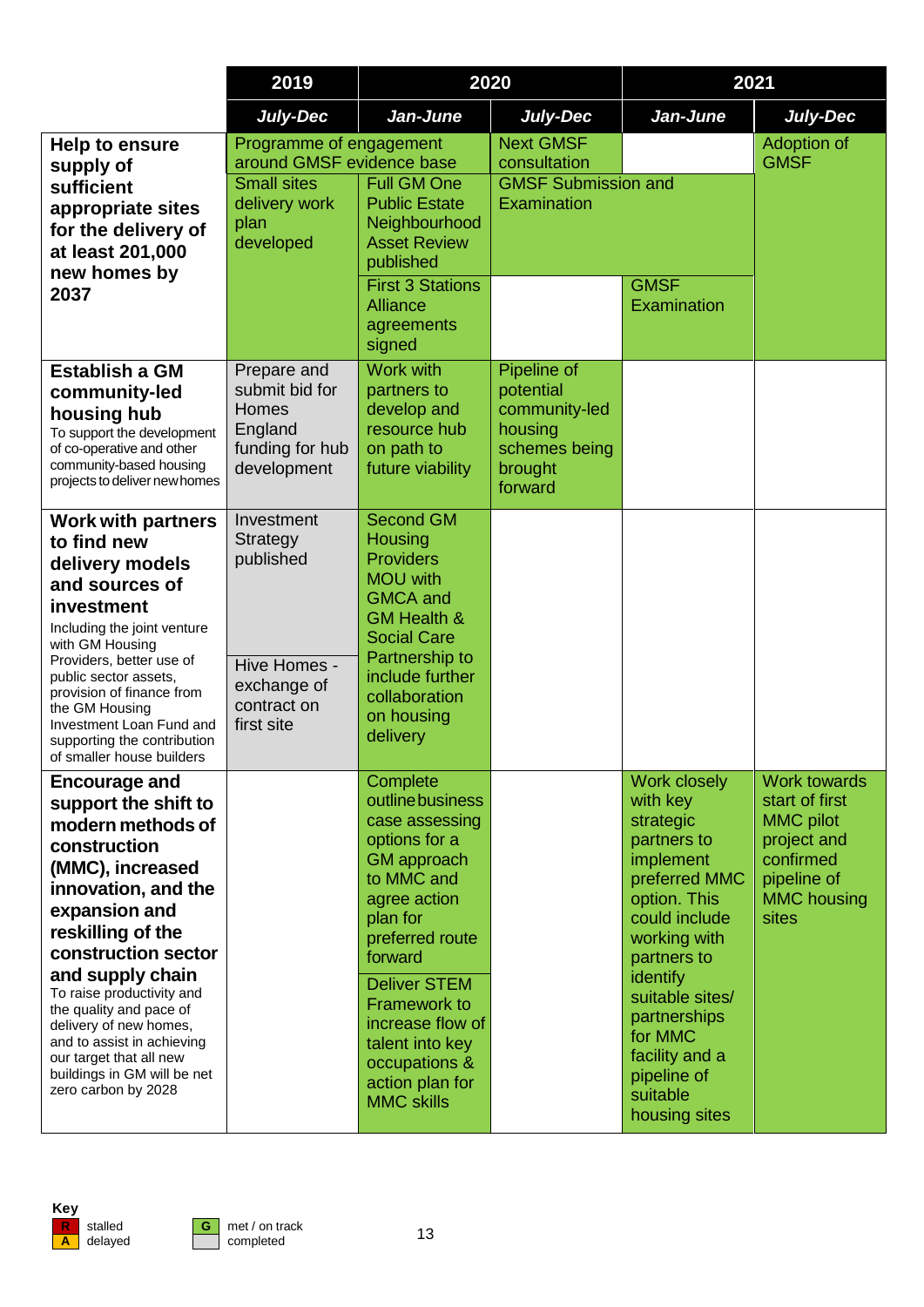#### **Strategic Priority B2: Investing in truly affordable housing**

**Desired outcomes: set out a Greater Manchester approach to affordability; deliver at least 50,000 additional affordable homes by 2037, with at least 30,000 for social or affordable rent**

There are several different groups of households under particular pressure to meet the cost of their homes. Through our supply of new homes we should be providing better choices to ease those pressures. That should include adding to the stock of social rented housing to reverse the losses from Right to Buy. There is a need to develop more supported housing to provide more effective routes away from homelessness, and for a range of others whose needs are currently being inadequately met in mainstream housing, or in expensive and inflexible institutional settings. We should also explore new models that help households to access home ownership in a way they can afford and sustain, or providing homes of all tenures better matched to the need of older households who are currently living in homes which present a risk to their wellbeing and continued independence.

Determining affordability is a complex task and justifies further work and analysis to truly understand the affordability pressures in Greater Manchester. We know the cost of housing can be a challenge to different cohorts within the housing system across Greater Manchester - including those needing access to social rent or trying to maintain a tenancy as welfare rules are squeezed, private renters sharing and saving as prospective first time buyers looking for routes into home ownership, people in unstable employment in any tenure, older owner occupiers without the resources to maintain a decaying property, and people living in overcrowded properties because they cannot afford or access a home large enough to meet their needs.

We need to get under the skin of the complexity of the issue to help better inform decisions about the new homes needed which our residents can afford. We will set out our approach to affordability and affordable housing in Greater Manchester, to help us in our work to deliver homes and a housing market that is truly affordable to all our residents.

| <b>Progress</b>                                                                                                                                            | <b>Making the case to Government</b>                                                                                                                                                                                                                                                                                                                                                                                                                                                            |                                                     |  |  |
|------------------------------------------------------------------------------------------------------------------------------------------------------------|-------------------------------------------------------------------------------------------------------------------------------------------------------------------------------------------------------------------------------------------------------------------------------------------------------------------------------------------------------------------------------------------------------------------------------------------------------------------------------------------------|-----------------------------------------------------|--|--|
| Research underway to<br>inform a GM approach to<br>affordability                                                                                           | Seek flexible resources to bring forward new housing land and<br>development to meet local needs and demand, tying together the<br>Housing Infrastructure Fund, Shared Ownership and Affordable Homes<br>Programme, and loan/investment funding at a Greater Manchester<br>scale to ensure strategic approach to a pipeline of residential land and<br>development, better tied to development of necessary infrastructure.<br>Continuing to make the case for a devolved strategic partnership |                                                     |  |  |
| <b>Challenges</b>                                                                                                                                          | arrangement with Homes England to fairly allocate housing investment                                                                                                                                                                                                                                                                                                                                                                                                                            |                                                     |  |  |
| Unavailability of selected<br>Homes England<br>programmes in parts of<br><b>Greater Manchester</b><br>Right to Buy disincentive to<br>invest in new supply | and give Greater Manchester local control of funding to accelerate the<br>delivery of new homes to meet our housing needs.<br>Lobby for the freedom to develop a strategic approach to developer<br>obligations and viability issues that fits within the Greater Manchester<br>market.                                                                                                                                                                                                         |                                                     |  |  |
| Lead                                                                                                                                                       | <b>Partnerships</b>                                                                                                                                                                                                                                                                                                                                                                                                                                                                             | Data                                                |  |  |
| <b>GMCA Delivery Team</b>                                                                                                                                  | <b>GM Housing Providers Group</b><br><b>GMCA/Homes England</b><br>$\bullet$<br>Partnership                                                                                                                                                                                                                                                                                                                                                                                                      | GM approach to determining<br>housing affordability |  |  |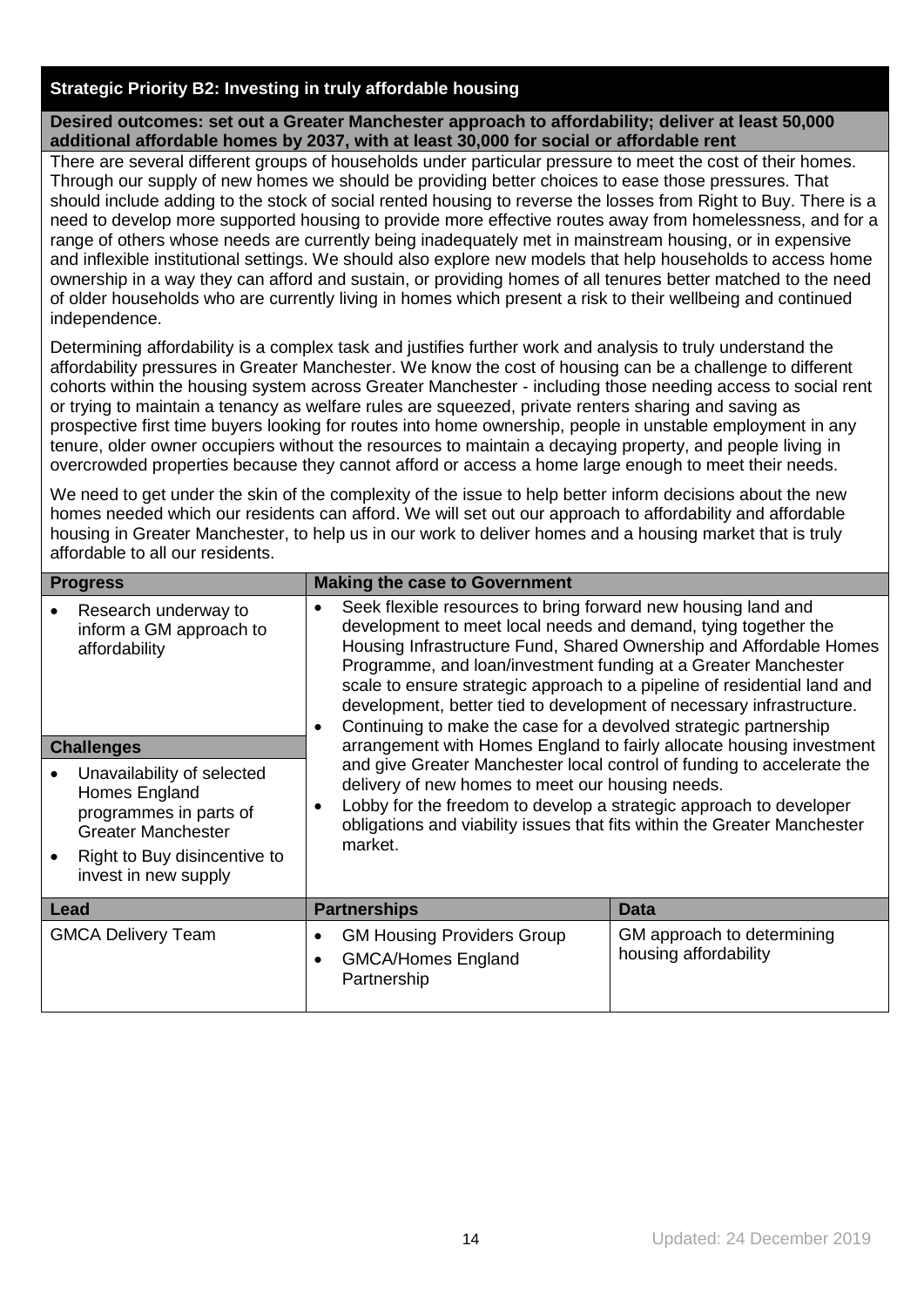|                                                                                                                                                                                                                                                                                                                                                                                  | 2019                                                                                                                                                                                                                                                                                                            | 2020                                                                                                                                                                                                            |                                                                                         | 2021     |          |
|----------------------------------------------------------------------------------------------------------------------------------------------------------------------------------------------------------------------------------------------------------------------------------------------------------------------------------------------------------------------------------|-----------------------------------------------------------------------------------------------------------------------------------------------------------------------------------------------------------------------------------------------------------------------------------------------------------------|-----------------------------------------------------------------------------------------------------------------------------------------------------------------------------------------------------------------|-----------------------------------------------------------------------------------------|----------|----------|
|                                                                                                                                                                                                                                                                                                                                                                                  | <b>July-Dec</b>                                                                                                                                                                                                                                                                                                 | Jan-June                                                                                                                                                                                                        | July-Dec                                                                                | Jan-June | July-Dec |
| Consult & agree on<br>a GM approach to<br>housing<br>affordability<br>To drive better targeting of<br>investment and<br>interventions toward the<br>groups of GM households<br>most challenged in<br>accessing homes they can<br>afford                                                                                                                                          |                                                                                                                                                                                                                                                                                                                 | Set out<br>proposed GM<br>approach to<br>affordability to<br>inform work<br>with partners<br>to prioritise<br>affordable<br>housing<br>delivery                                                                 |                                                                                         |          |          |
| Develop a clearer,<br>more consistent<br>and systematic<br>approach to<br>capturing and<br>recycling value<br>generated by<br>market<br>development in the<br>form of additional<br>affordable housing<br>& other community<br>benefits                                                                                                                                          | Three Dragons work on viability<br>of land supply to provide<br>baseline understanding of scope<br>of wider contributions and<br>benefits potentially achievable<br><b>GM Delivery Team in place with</b><br>capacity to provide advice and<br>support to districts including on<br>viability and value capture |                                                                                                                                                                                                                 |                                                                                         |          |          |
| <b>Find routes to</b><br>invest in provision<br>of additional<br>affordable housing,<br>including for social<br>rent<br>To reduce LAs' reliance on<br>expensive and often poor<br>quality temporary<br>accommodation, and to<br>provide stable, high quality<br>homes for GM residents<br>unable to access decent<br>market housing, and meet<br>GMSF commitment to<br>delivery. | Establish<br>operational<br><b>Ethical</b><br>Lettings<br>Agency as a<br>route to<br>securing<br>additional<br>affordable<br>housing supply                                                                                                                                                                     | <b>MOU</b> between<br><b>GM Housing</b><br>Providers,<br>GMCA, GM<br>Health &<br><b>Social Care</b><br>Partnership to<br>include joint<br>strategies for<br>provision of<br>social and<br>affordable<br>housing |                                                                                         |          |          |
| <b>Relationships with</b><br><b>Homes England</b><br>and GM Health &<br><b>Social Care</b><br><b>Partnership to lever</b><br>investment to<br>progress 50,000<br>additional<br>affordable homes<br>by 2037                                                                                                                                                                       | Confirm /<br>develop<br>strategic<br>relationship with<br><b>Homes England</b><br>with 50,000<br>additional<br>affordable<br>homes as<br>shared objective                                                                                                                                                       | <b>Homes</b><br>England<br>confirmed as<br>disposal<br>partner and<br>acquiring<br><b>Health estates</b><br>via statutory<br>process as first<br>part of possible<br>pipeline                                   | <b>Model</b><br>developed for<br>affordable key<br>worker homes<br>on health<br>estates |          |          |

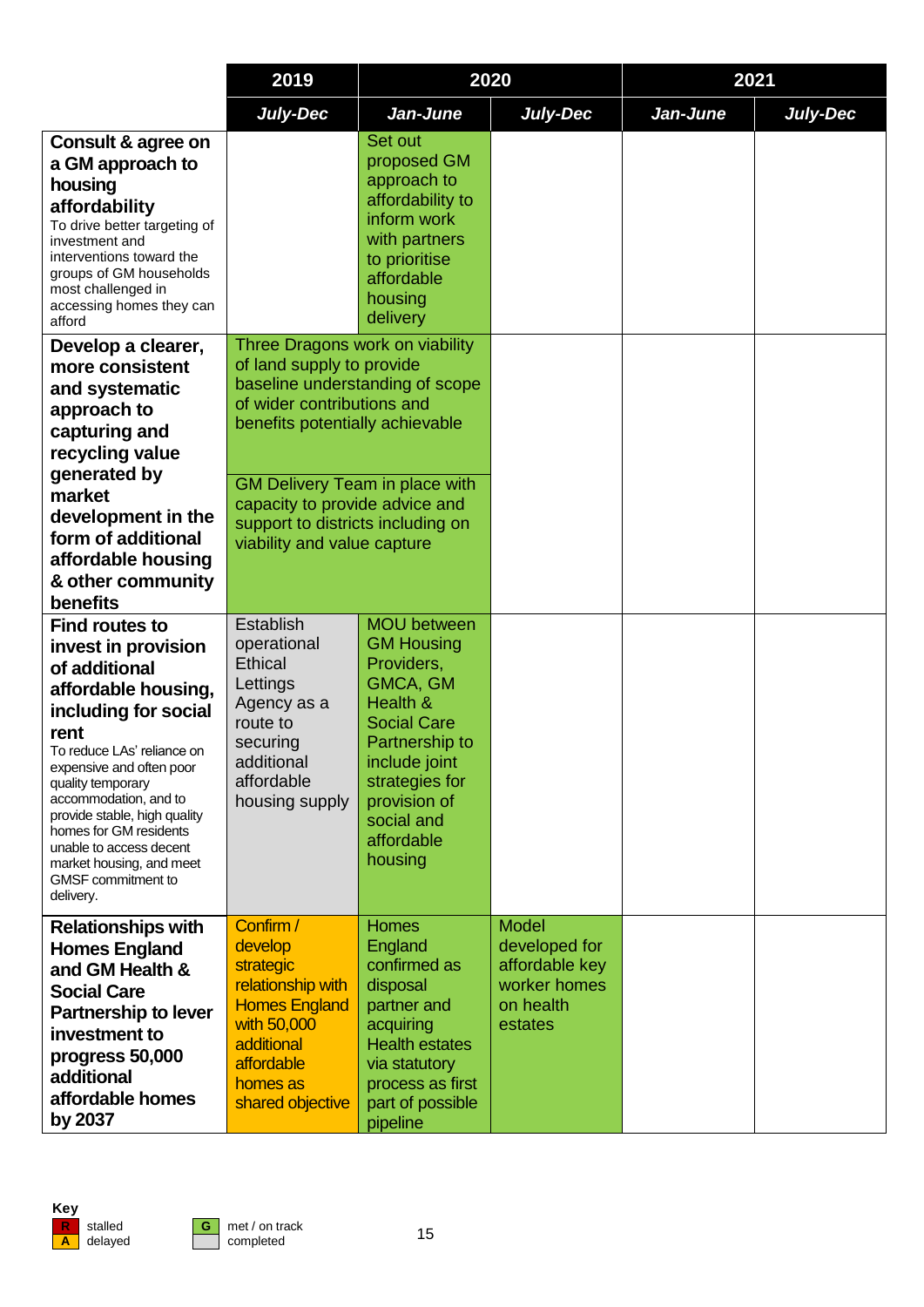#### **Strategic Priority B3: Increasing choices in the housing market for Greater Manchester households**

**Desired outcomes: delivery of at least 201,000 new homes by 2037, including up to 10,000 units from the Greater Manchester Housing Investment Loan Fund; deliver at least 50,000 additional affordable homes by 2037**

Given the mismatch between our existing housing stock and our future needs, new homes must help us to offer broader choices to our residents, in a variety of ways. The Mayor's Town Centre Challenge has focused attention and brought different stakeholders and communities together to plot a new future for town centres across Greater Manchester. Increased town centre living is a common theme - and we need to think about how we make town and district centres attractive places to live. Using brownfield sites in and beyond town centres for housing is a vital part of the GM Spatial Framework's strategy. Brownfield sites are within the grain of existing communities, so are often ideal locations for new homes to meet the needs and aspirations of those communities. We need to find the right tools and funding models to make that happen including support for smaller, local developers who are often well placed to identify and deliver these opportunities. Some sites will pose significant challenges to make them financially viable and will need public sector intervention and investment.

The need to explore diverse housing options for our ageing population means we need new homes to provide options for older households thinking about 'rightsizing' as a means to live independently for longer. New homes need to be more adaptable, and designed with potential care needs in mind. The GM Spatial Framework specifies that all new dwellings must be built to the 'accessible and adaptable' standard, so homes can respond to the changing needs of residents. More broadly, we need to develop a more strategic approach to market provision and public sector commissioning of housing suitable for a range of groups with distinctive housing needs currently not being fully met. Recognising the challenge many Greater Manchester households face in accessing the homes they aspire to in the current market, we need to develop alternative models and pathways which will assist key groups to achieve secure, high quality homes (see Strategic Priority A3).

| <b>Progress</b>                                                  | <b>Making the case to Government</b>                                                                                                                                                                                                                                                                                                                                                                                                                                                                       |             |  |  |
|------------------------------------------------------------------|------------------------------------------------------------------------------------------------------------------------------------------------------------------------------------------------------------------------------------------------------------------------------------------------------------------------------------------------------------------------------------------------------------------------------------------------------------------------------------------------------------|-------------|--|--|
| <b>Stockport MDC</b><br>District supported housing<br>strategies | Seek flexible resources to bring forward new housing land and<br>$\bullet$<br>development to meet local needs and demand, tying together the<br>Housing Infrastructure Fund, Shared Ownership and Affordable Homes<br>Programme, and loan/investment funding at a Greater Manchester<br>scale to ensure strategic approach to a pipeline of residential land and                                                                                                                                           |             |  |  |
| <b>Challenges</b>                                                | development, better tied to development of necessary infrastructure.<br>Continuing to make the case for a devolved strategic partnership<br>arrangement with Homes England to fairly allocate housing investment<br>and give Greater Manchester local control of funding to accelerate the<br>delivery of new homes to meet our housing needs.<br>Developing and piloting new models to meet Greater Manchester<br>$\bullet$<br>households aspirations in partnership with Homes England and<br>Government |             |  |  |
| Delivery capacity                                                |                                                                                                                                                                                                                                                                                                                                                                                                                                                                                                            |             |  |  |
| Lead                                                             | <b>Partnerships</b>                                                                                                                                                                                                                                                                                                                                                                                                                                                                                        | <b>Data</b> |  |  |
| <b>GMCA Delivery Team</b>                                        | <b>GM Housing Providers Group</b><br>$\bullet$                                                                                                                                                                                                                                                                                                                                                                                                                                                             |             |  |  |